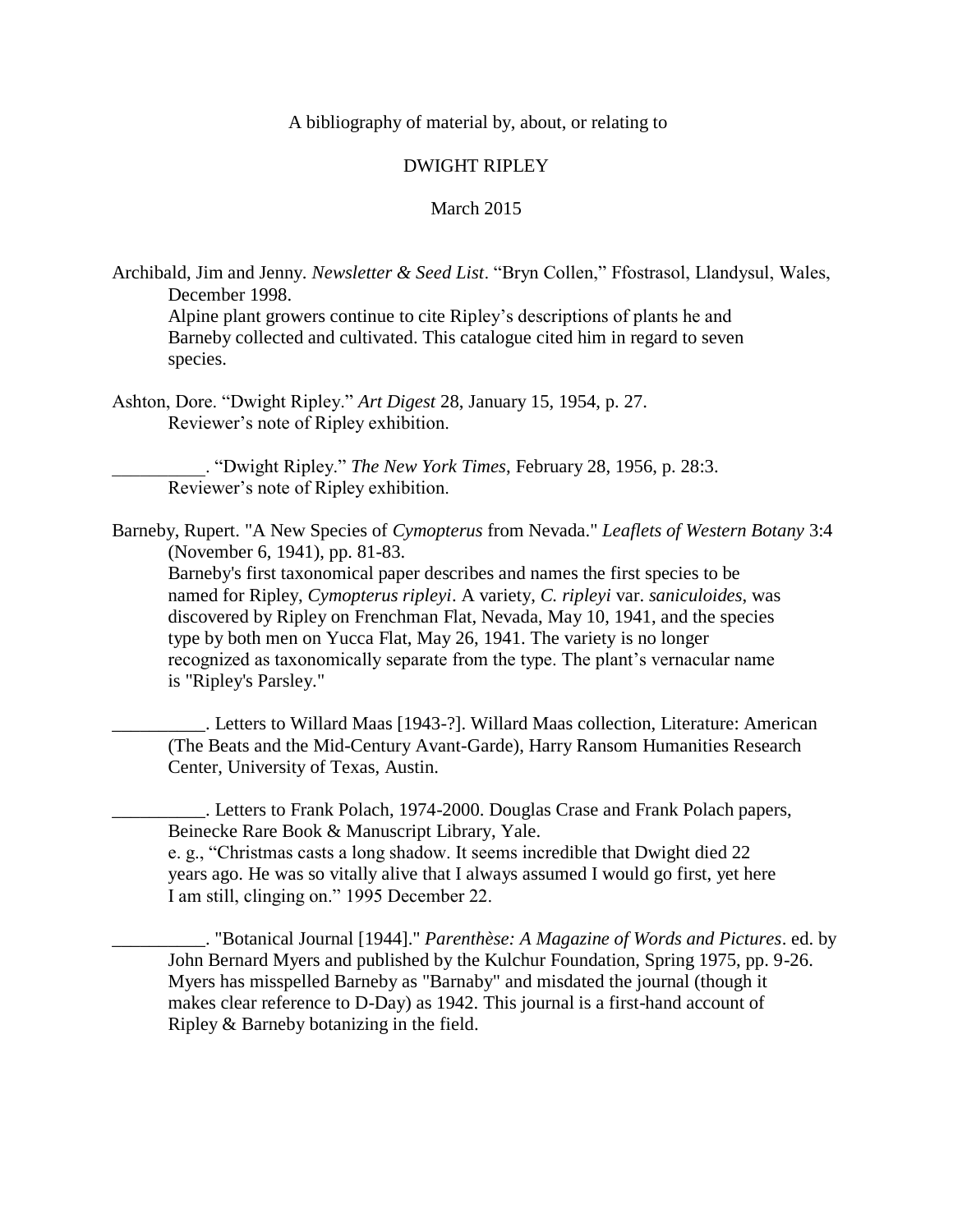\_\_\_\_\_\_\_\_\_\_. "Looking Back." *Bulletin of the American Rock Garden Society*. 34:1 (Winter 1976), pp. 23-25. Barneby's horticultural memoir of the gardens he and Ripley built at Wappingers Falls and Greenport.

\_\_\_\_\_\_\_\_\_\_. Letter to Douglas Crase, 1999 October 1. Douglas Crase and Frank Polach papers, Beinecke Rare Book & Manuscript Library, Yale.

"I'm glad you enjoyed Dwight's book. He belonged to a generation who thought that poems incorporated both meaning and music, but the meaning could be buried incomprehensibly deep and the music included rude and 'camp' sounds. But his poetry has qualities of intense romanticism and immaturity that contrast with sophisticated preciosity in surprising ways."

[Barneby, Rupert]. "An Annotated List of the Publications of Rupert C. Barneby." compiled by William R. Buck, *Brittonia* 53:1 (January-March 2001), 41-57. download from *Barneby Legume Catalog* (see below) at <http://sweetgum.nybg.org/legumes/barneby/page.php?irn=1324>

\_\_\_\_\_\_\_\_\_\_. *Barneby Legume Catalog*. created by Jacquelyn Kallunki. C. V. Starr Virtual Herbarium, New York Botanical Garden. 2015. A comprehensive website devoted to Barneby's life and his contributions to systematic botany, with correspondence and biographical material relating to Ripley.

<http://sweetgum.nybg.org/legumes/barneby/>

- Bar-Yosef, Ofer, and Jane Callander. "A Forgotten Archeologist: The Life of Francis Turville-Petre." *Palestine Exploration Quarterly* 129 (1997), pp. 2-18. An intelligent presentation of an unusual life. Turville-Petre was an early friend of Ripley and Barneby. He also turns up, sometimes under a pseudonym, in writings of Christopher Isherwood.
- Beatley, Janice. "Ash Meadows: Nevada's Unique Oasis in the Mojave Desert." *Mentzelia* 3:20- 24. 1977.

Quotes from one of Barneby's letters an amusing description of his and Ripley's exploration of the once remote Ash Meadows.

Beck, Julian. Correspondence with Dwight Ripley, 1955-1961. Living Theatre Records, Billy Rose Theatre Division, the New York Public Library for the Performing Arts. Writes Beck on one occasion: "I must say that people with money have always made the best friends."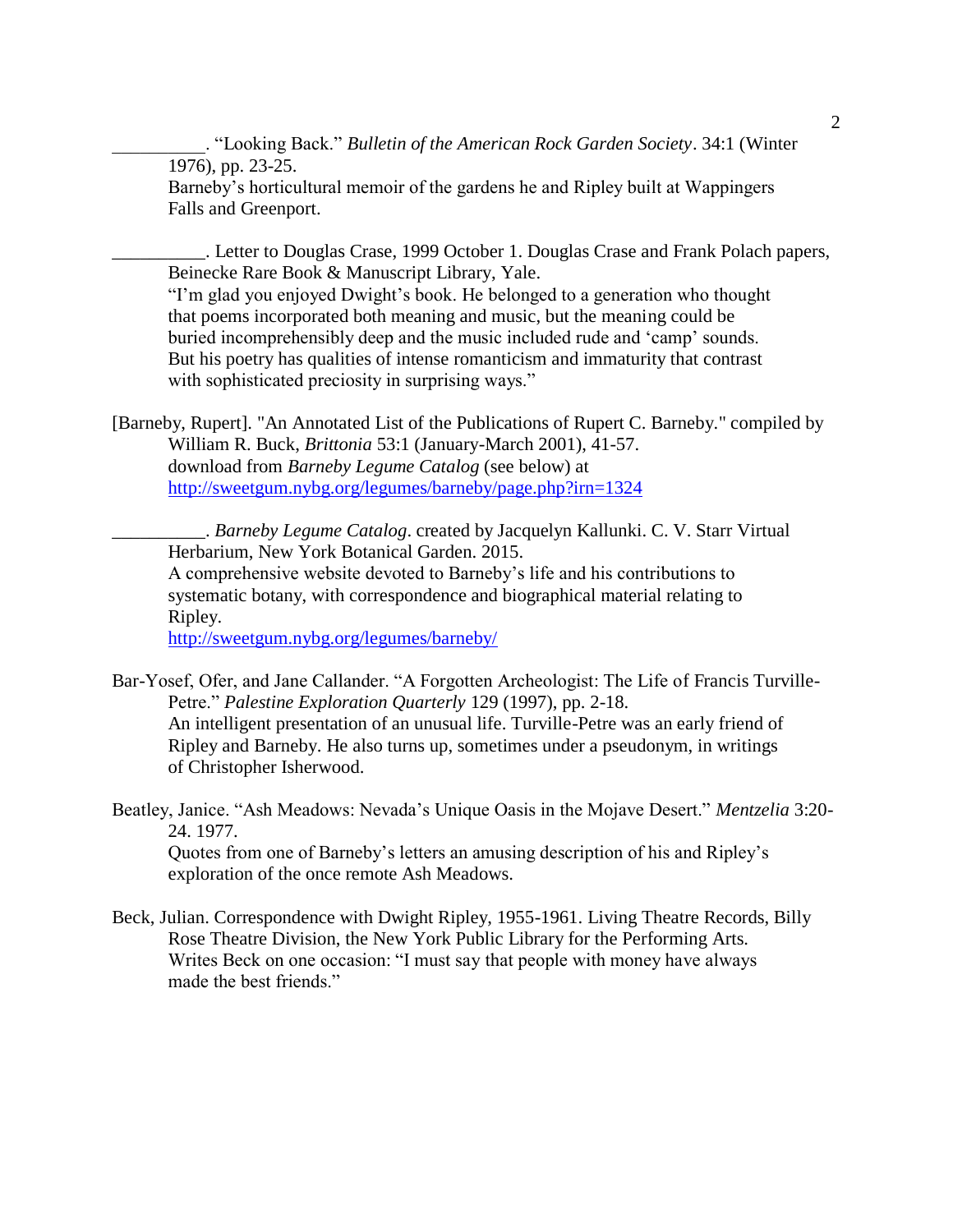Blomquist, Kevin W., et al. *Current Distribution, Habitat, and Status Category of Category 2 Candidate Plant Species on and near the U. S. Department of Energy's Nevada Test Site*. Las Vegas: U. S. Department of Energy, Las Vegas Operations (1995). Includes discussion of species status of Ripley's first namesake species, *Cymopterus ripleyi*. Maps.

Bogner, Dieter, Susan Davidson, Francis V. O'Connor, Don Quaintance, and Jasper Sharp. *Peggy Guggenheim & Frederick Kiesler: The Story of Art of This Century*. Guggenheim Museum Publications. New York. 2004. Includes full-page, color illustration of Ripley's drawing *Evolution with Mushroom, Buds, and Pineapple* from group exhibition at Art of This Century in December 1946. The references to Ripley in the chapter by Jasper Sharp note Ripley's role in helping Guggenheim write her memoir *Out of This Century*.

Bourne, Anthony [i. e., Tony Bower]. "The Mystic Axis," *Horizon* 9:49, January 1944, pp. 13- 23.

Ripley's childhood friend Tony Bower briefly portrays Isherwood in California and Auden in Brooklyn in this essay.

Bower, Anthony [Tony Bower]. "Florine Stettheimer: A Rediscovery," *Art in America*, Vol. 52, No. 2, April 1964, pp. 88-93.

Ripley saw the Stettheimer show at the Museum of Modern Art in 1946 and kept the catalogue throughout his life. His friend Tony Bower writes here of Stettheimer: "Although she is the most private of artists she has an important public message—that the artist's personal *experience*, no matter how intensely private or removed from current realities, if it is fully realized personally and pictorially, is never time-bound." Bower was a frequent visitor at Wappingers Falls and later at Greenport. At the time of this article he was managing editor of *Art in America*.

Brakhage, Stan. *Film at Wit's End: Eight Avant-Garde Filmmakers*. Documentext, McPherson & Company. Kingston, New York. 1989.

Brakhage's chapter on Marie Menken was essential in recognizing and preserving her achievement, but his impression of Ripley derived second-hand from Menken and her husband, Willard Maas, whose relations with Ripley had soured by the time Brakhage came on the scene. He mistakenly identifies Ripley, rather than Barneby, as Maas's former lover. He also locates Menken's film *Glimpse of the Garden* in the Ripley-Barneby gardens at Greenport, N. Y., rather than their earlier gardens near Wappingers Falls. Psychological interpretations based on the mistaken identity, and aesthetic interpretations based on the mistaken geography, should not be accepted without question.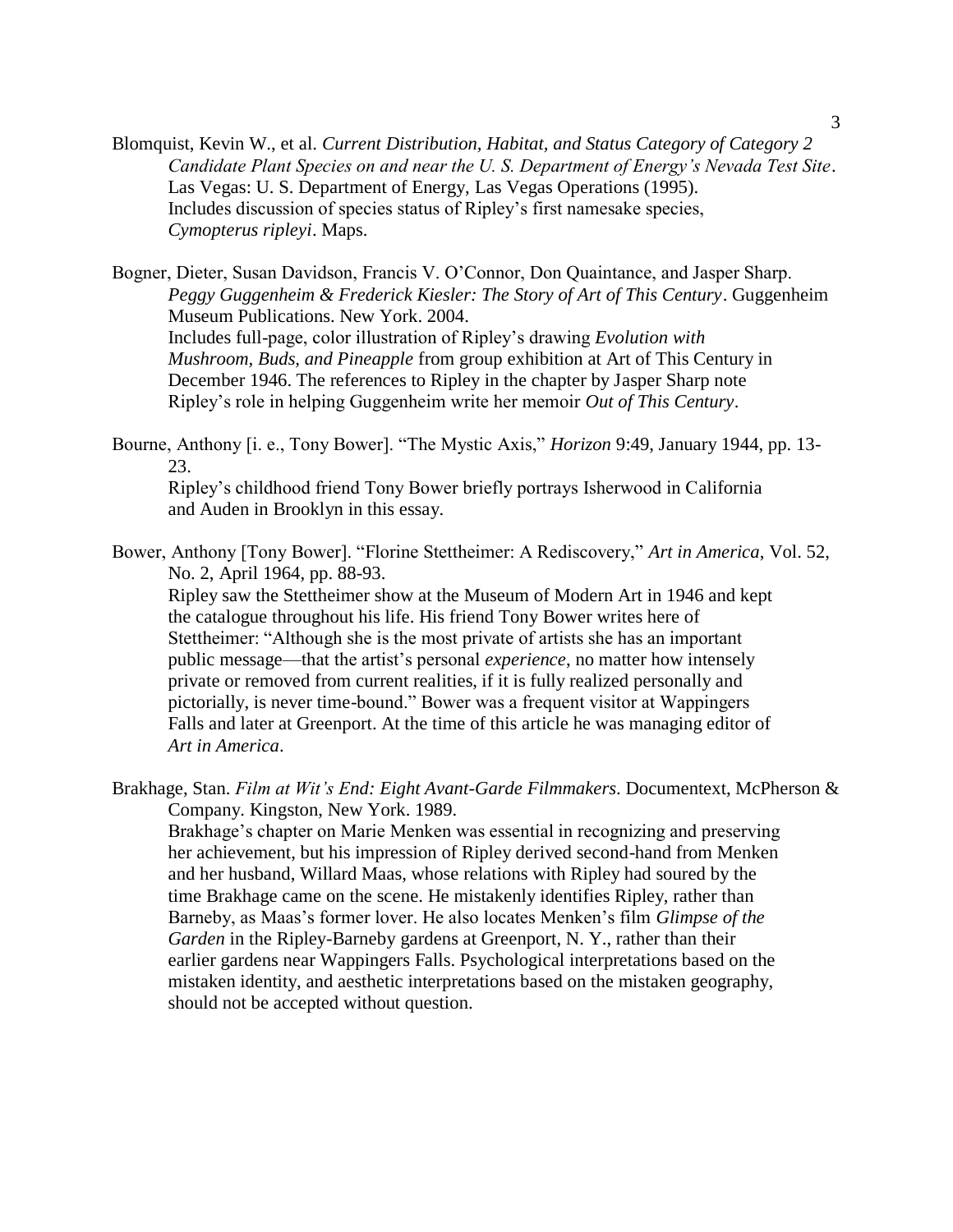\_\_\_\_\_\_\_\_\_\_. "Stan Brakhage on Marie Menken." [address at the Innis Film Society, Nov. 19, 1992.] *Film Culture* 78 (1992), pp. 1-9.

Brakhage repeats the erroneous identification of Maas's former lover as Ripley rather than Barneby.

- Breuning, Margaret. "Dwight Ripley." *Arts Digest* 29 (February 1, 1955), p. 22. Review of Ripley exhibition.
- Brown, Eric. ed. *Tibor de Nagy Gallery Painters & Poets*. New York: Tibor de Nagy Gallery  $(2011).$

The lavishly produced catalogue of the gallery's sixtieth anniversary exhibition includes a history of Ripley's role in the founding of the gallery.

Buchenhorner, Marianne de Nagy. "Tibor de Nagy, 1908-1993." *Tibor de Nagy Memorial Tribute*. New York: The Hungarian Consulate (April 25, 1994). Barneby attended this memorial and the copy of the program now in the Douglas Crase and Frank Polach papers at the Beinecke Rare Book & Manuscript Library was his.

Cole, Mary. "Exhibition: Pictures in Luminescent Paint and Sand, at the Tibor de Nagy Gallery." *Art Digest* 25 (March 15, 1951), p. 27. A review of Marie Menken's phosphorescent paintings at Tibor de Nagy in its first year of operation.

Connolly, Jean. "Exhibition of Collage." *The Nation* 156 (May 1, 1943), p. 643.

\_\_\_\_\_\_\_\_\_\_. "Spring Salon for Young Artists." *The Nation* 156 (May 29, 1943), p. 786. Jean Connolly had been among Ripley's closest friends since they were introduced by Tony Bower, probably in 1930, and she remained so until her death at the age of thirty-nine in 1950. At the time of these brief articles in *The Nation* she was also the lover of Clement Greenberg, having taken over his column in that magazine in order to hold his position there while he was in the armed forces. In this and the previous article she became only the second critic to mention Jackson Pollock's name in print (the first was James Lane in *Art News* in 1942). She was the first, however, to earn Pollock's gratitude (see Pollock, *infra*). In this article she said his painting (it was *Stenographic Figure*, but she didn't name it) had made the jury "starry-eyed." Ripley bought his first Pollock drawing in 1945.

Cotter, Holland. "When Art Dallied with Poetry on 53rd Street." *The New York Times*, January 21, 2011. Weekend Arts: Fine Arts & Leisure, p. 1. In Cotter's eloquent review of the  $60<sup>th</sup>$  anniversary exhibition at Tibor de Nagy Gallery he calls Ripley a "fine-grained and elusive artist."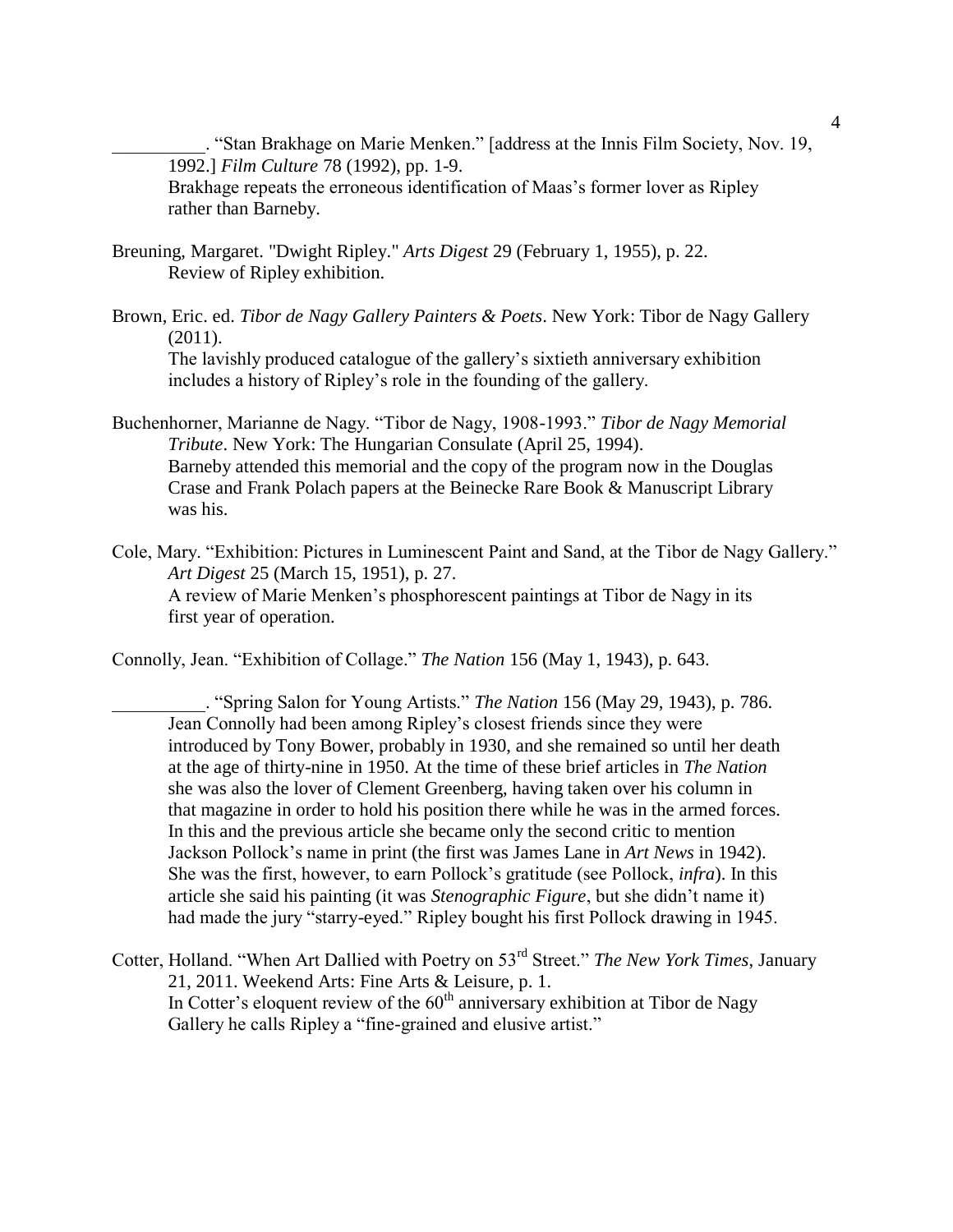Crase, Douglas. *Both: A Portrait in Two Parts*. Pantheon. New York. 2004.

A dual biography of Barneby and Ripley. In her blurb Helen Frankenthaler wrote: "*Both* recalls delicate lunches with Dwight and Rupert and tours of their fascinating gardens. Dwight supported John Myers's Tibor de Nagy Gallery and the Second Generation New York School. In this delightful book, we have the whole story of the part they played in the literary and artistic life of their moment and a fresh account of that moment in all its vibrancy."

\_\_\_\_\_\_\_\_\_\_. Introductory essay. *Unlikely Angel: Dwight Ripley and the New York School*. Poets House. New York. 2006.

Checklist for the exhibition at Poets House that revealed Ripley's facilitating role in the early careers of the poets and artists associated with the Tibor de Nagy Gallery.

. "Kind & Hard & Terrible & Lovable: Dwight Ripley at Tibor de Nagy Gallery." *The Best American Poetry Blog*. January 24, 2012. [http://blog.bestamericanpoetry.com/the\\_best\\_american\\_poetry/2012/01/of-all-the](http://blog.bestamericanpoetry.com/the_best_american_poetry/2012/01/of-all-the-glamorous-figures-present-at-the-creation-of-the-tibor-de-nagy-galleryall-those-painters-poets-and-loversn.html)[glamorous-figures-present-at-the-creation-of-the-tibor-de-nagy-galleryall-those-painters](http://blog.bestamericanpoetry.com/the_best_american_poetry/2012/01/of-all-the-glamorous-figures-present-at-the-creation-of-the-tibor-de-nagy-galleryall-those-painters-poets-and-loversn.html)[poets-and-loversn.html](http://blog.bestamericanpoetry.com/the_best_american_poetry/2012/01/of-all-the-glamorous-figures-present-at-the-creation-of-the-tibor-de-nagy-galleryall-those-painters-poets-and-loversn.html)

Curtis, Cathy. *Restless Ambition: Grace Hartigan, Painter*. Oxford University Press. New York. 2015.

A first biography of a great but misunderstood American artist. Its brief mentions of Ripley are inaccurate and confuse him with Barneby.

Davis, Peter H. *In* "Barneby Dedication." *Brittonia* 33:3 (July-September 1981), pp. 263-266. Evocative descriptions by a fellow botanist of Ripley and Barneby in the years before they emigrated to the United States.

Dearborn, Mary V. *Mistress of Modernism: The Life of Peggy Guggenheim*. New York: Houghton Mifflin Harcourt (2004). This biographer's parenthetical comment on Ripley is snide, which of course is opportunistic since she could never have known him.

de Nagy, Tibor. Oral history interview with Tibor de Nagy, conducted by Paul Cummings, 1976 Mar. 29, Archives of American Art, Smithsonian Institution. <http://www.aaa.si.edu/collections/interviews/oral-history-interview-tibor-de-nagy-12568>

. Statement on the 25th anniversary of the founding of Tibor de Nagy Gallery." New York: Tibor de Nagy Gallery (December 1975). De Nagy recalls that without the late Dwight Ripley, "who paid our rent for the first six years, we would not have been able to survive."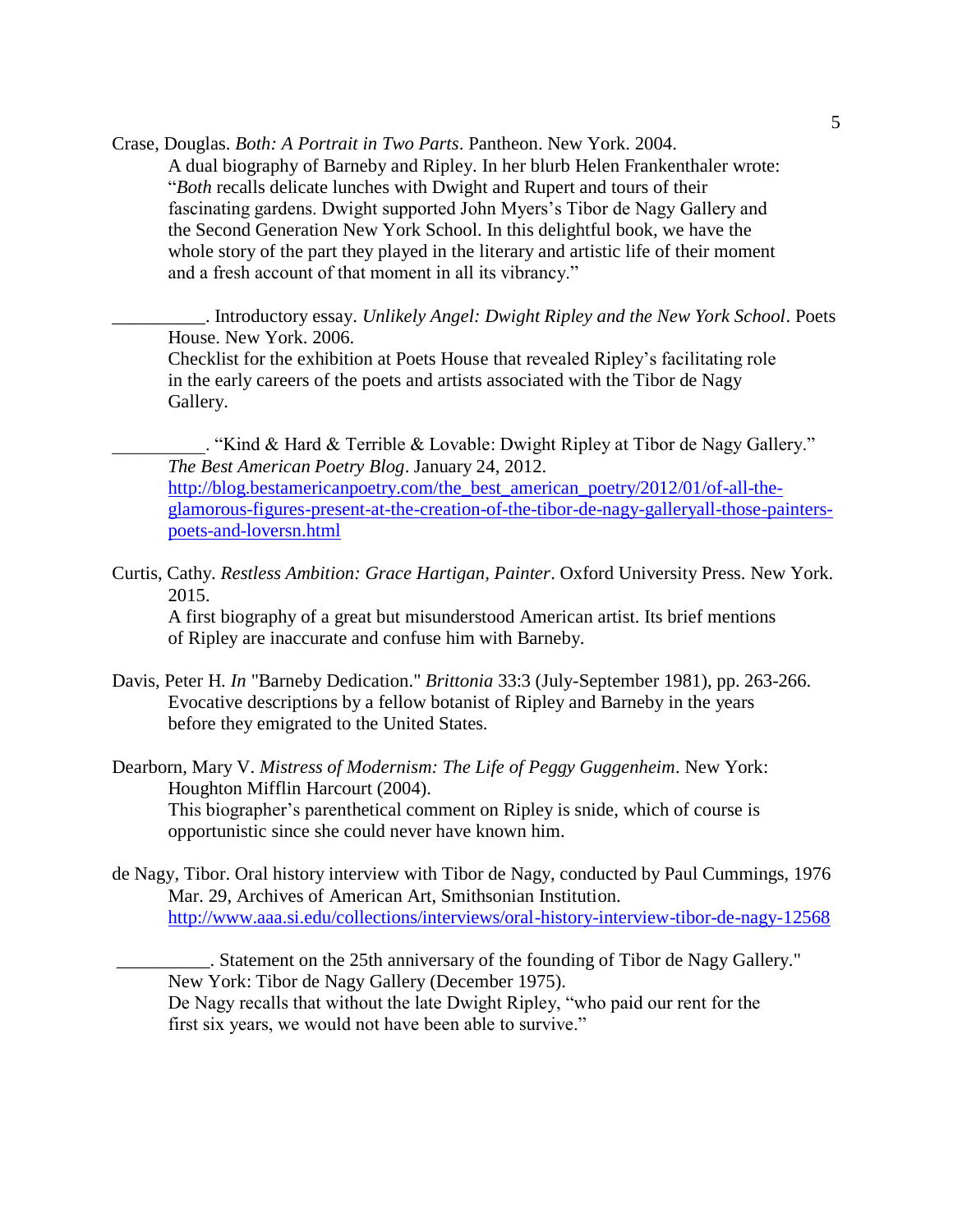Dick, William Reid. *Dwight Ripley* [head] 1912. TGA 8110/7/1. Tate Library and Archive, London.

The sculptor Reid Dick was engaged by Ripley's father to make a bust of the four-year-old Dwight in 1912. The Tate Gallery Archive's citation is to a photo of this bust in a photograph album of works by Reid Dick. The sculpture was left behind at The Spinney when Ripley decided not to return to England. Reid Dick also made a relief of Ripley's great-grandfather Sidney Dillon, plus the statue, *Silence*, that stands over the grave of Ripley's father in East Finchley Cemetery (formerly St. Marylebone Cemetery) in London. There are photos of this statue online and in Dennis Wardleworth, *William Reid Dick, Sculptor*, Farnham, Surrey: Ashgate Publishing, 2013.

<http://www.victorianweb.org/victorian/sculpture/dick/7.html>

- Dortch, Virginia M. *Peggy Guggenheim and Her Friends*. Berenice Art Books. Milan. 1994. This engaging book of letter-memoirs contributed by Guggenheim's friends and associates includes a contribution by, and photograph of, Ripley.
- Eagle Pencil Company. "Put a Palette in your Pocket!" [advertisement]. *Art News* 52:9 (January 1954), back cover. This advertisement for Eagle Prismacolor pencils is on the back cover of an issue of *Art News* that Ripley preserved in his library. It is interesting as a guide to attitudes toward the colored pencil at the time.
- Eberhard Faber. "Going Steady: Nupastels and Colorama complement each other!" [advertisement] *Art News* 54:5 (summer: June-July-August 1955), pp. 19-22. Another advertisement for colored pencils in an issue of *Art News* that Ripley preserved in his library. Like the Eagle Pencil advertisement, above, it is an interesting look at how colored pencils were regarded at the time.
- Effron, Jesse. Letter to Dwight Ripley and Rupert Barneby, August 12, 1960. Collection of Walter Effron, Poughkeepsie, NY. A letter written the year after Ripley and Barneby moved from Wappingers Falls to Greenport, NY. The letter is an expression of thanks following the visit of Jesse and Lee Effron to the new home in Greenport and a positive description of the atmosphere there.
- Effron, Lee. Letter to Dwight Ripley, 1959 October [n.d.]. Collection of Walter Effron, Poughkeepsie, NY. A letter apparently written after Ripley's successful attempt in early 1959 to stop drinking, during which time he suffered severe withdrawal. (It was also during this time that Marie Menken made her film *Dwightiana* in his honor.) Lee Effron writes that she is glad to learn he is better and that "the pencil is in your hot little hand again."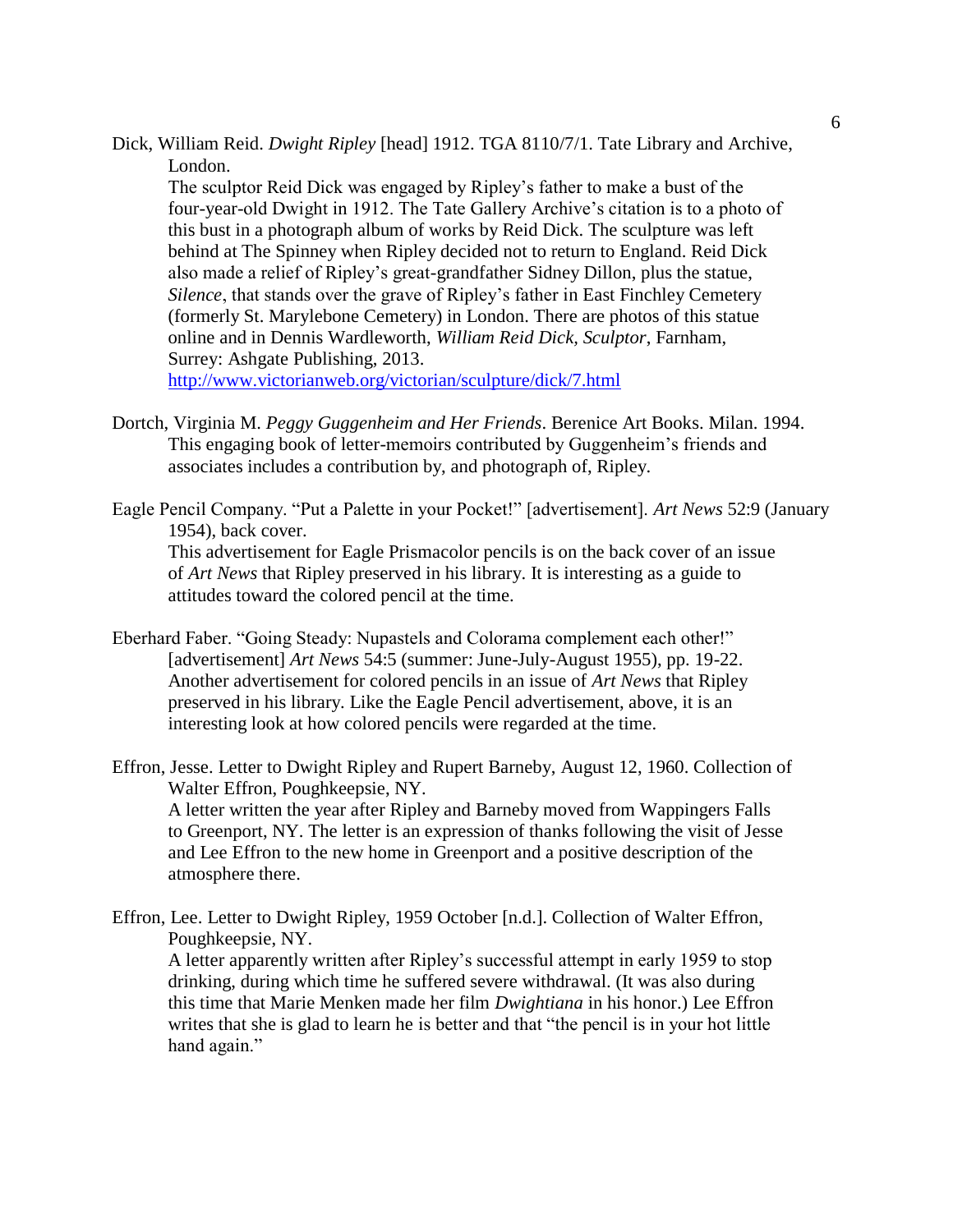- E[lliot]., R[oy]. C. "Dwight Ripley [obit]." *Quarterly Bulletin of the Alpine Garden Society of Great Britain* no. 176, 42:2 (June 1974), p. 115.
- Fincham, Robert L. "The Creeks of Alfonso Ossorio." *Bulletin of the American Conifer Society* 2:3 (Winter 1985), pp. 68-78. Ripley and Barneby were friends of Ossorio and his lover, Ted Dragon, and Barneby helped considerably in the design and planting of the conifer arboretum at Ossorio's estate, The Creeks, on Georgica Pond near East Hampton, NY.
- Fisher, Clive. *Cyril Connolly: The Life and Times of England's Most Controversial Literary Critic*. Macmillan. London. 1995.

No mention of Ripley, but the book includes a significant early photograph facing page 147: a group photograph of a party ca. 1935 at the Tickerage, Dick Wyndham's house in Sussex. In the back row are Patrick Balfour (later Lord Kinross), Constant Lambert, Angela Culme-Seymour, Wyndham, Tom Driberg (the gossip columnist "William Hickey" of the *Daily Express*), Cyril Connolly, and Stephen Spender. In the front row are Ripley, Jean Connolly, Tony Hyndman (Spender's boyfriend), Mamaine Paget, and John Rayner. Joan Eyres-Monsell (later Leigh-Fermor) was taking the picture. Ripley is unidentified, but Jean Connolly was perhaps his closest friend at the time this photograph was taken and they remained close until her death in 1950. Biographies of Cyril Connolly therefore contain useful background for understanding the social circles of Ripley's early adult years, especially while still in England.

- Fitzsimmons, James. "Dwight Ripley." *Art Digest* 26 (November 1951), p. 59. Review of Ripley exhibition.
- Foster, H. Lincoln. "In Memoriam Dwight Ripley [obit]." *Bulletin of the American Rock Garden Society* 37:2 (April 1974), pp. 88-89.
	- \_\_\_\_\_. "The Marcel Le Piniec Award, 1974, to Dwight Ripley and Rupert Barneby." *Bulletin of the American Rock Garden Society* 32:3 (June 1974), pp. 107-109.
- Freudenfeld, R. A. *O Aleijadinho: Mestre Antônio Francisco. Com 79 fotografias*. São Paulo: Edições Melhoramentes n. 2650 [ca. 1955]. A copy of this book in Portuguese was discovered in Ripley's library. The sculptures and church architecture of Aleijadinho would feature in Ripley's series of drawings "Churches," made in 1956.
- Gawande, Atul. *Complications: A Surgeon's Notes on an Imperfect Science*. New York: Henry Holt (2002).

The chapter "Crimson Tide" is an informed and detailed discussion of severe blushing syndrome, a condition that afflicted Ripley.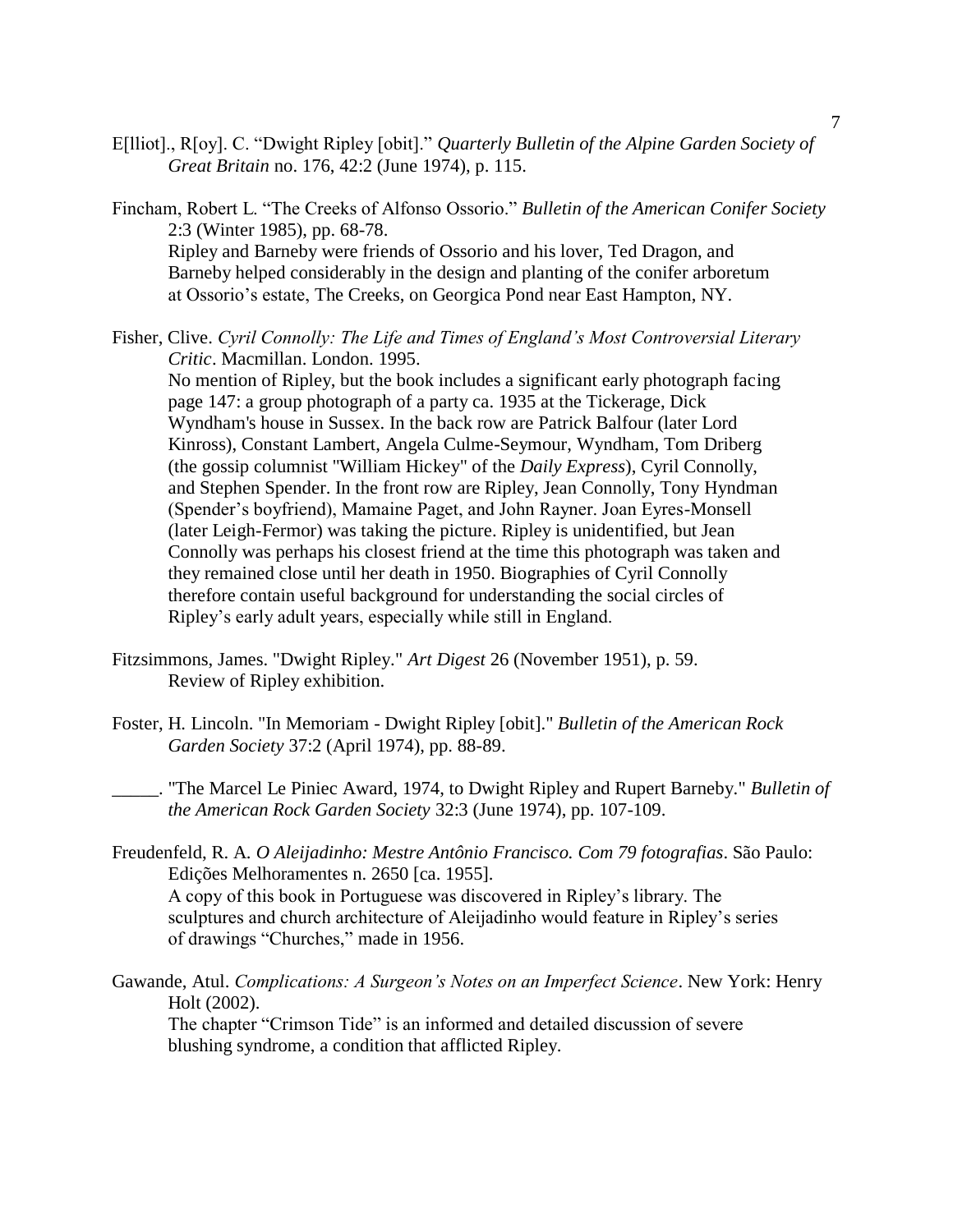George, Laverne. "Hats: Drawings in Colored Pencil and Ink by Dwight Ripley." *Arts* 30 (March 1956), p. 62. Review of Ripley exhibition.

Gooch, Brad. *City Poet: The Life and Times of Frank O'Hara*. New York: Alfred A. Knopf (1993).

An essential biography for understanding the milieu of those poets associated with the Tibor de Nagy Gallery who were labelled poets of the New York School by the director and impresario of that gallery, John Bernard Myers.

- Goodnough, Robert. "Marie Menken at Tibor de Nagy." *Art News* 50:2 (April 1951), p. 46. Review of Menken's phosphorescent paintings exhibited at Tibor de Nagy during its first year of operation.
- Greenberg, Clement. *Joan Miró*. New York: The Quadrangle Press, 1948. The copy discovered in Ripley's library is inscribed: "22 Dec 57. For Dwightie and Rupert, with all my mixed love, enduring affection, and unqualified esteem.– Clem" Douglas Crase and Frank Polach papers, Beinecke Rare Book & Manuscript Library, Yale.

\_\_\_\_\_\_\_\_\_\_. *The Harold Letters, 1928-1943: The Making of an American Intellectual*. ed. by Janice Van Horne. Counterpoint. Washington, D. C. 2000. Greenberg describes Ripley and Barneby in a letter of March 2, 1942, to his friend Harold Lazarus. He misspells Barneby as Barnaby. From 1940 on, these letters are candid and remarkable in revealing the importance of Ripley's close friend Jean Connolly in Greenberg's life. Jean Connolly helped financially to support Greenberg just as she had helped to support Cyril Connolly in England. Her importance to wartime Anglo-American culture, as muse on both sides of the ocean, is unheralded and perhaps unparalleled. Writes Greenberg to Harold Lazarus on September 25, 1940: "The reason I took La Connolly so hard was, I realize, the hope that she was opening up a new personal future for myself.... Yes, the honors pile. But I want gossip, sexual intrigue, back-biting and hair undoing. I want women, confidences, confessions & broken hearts. Dissipation, indiscretions, glitter, dash, sparkle, sin. La Connolly has a lot of all that  $\&$ something else besides. A personal & particular interest in all forms of sexual sin, a careful attention to the physiology of life, a taste for personal qualities, & whatever can't be said adequately in words. I adore it. Yes, I adore it. Feeling is all. The end of all is to feel deeply."

Gruen, John, *The Party's Over Now: Reminiscences of the Fifties—New York's Artists, Writers, Musicians, and Their Friends*. New York: Viking Press, 1972. No mention of Ripley but a gosipy evocation of the milieu in which the younger poets and artists moved. Includes Helen Frankenthaler's memorable assessment of the life made possible for her and others by the Tibor de Nagy Gallery: "Those days were fruitful, and we were all living in the young, lively active nucleus of an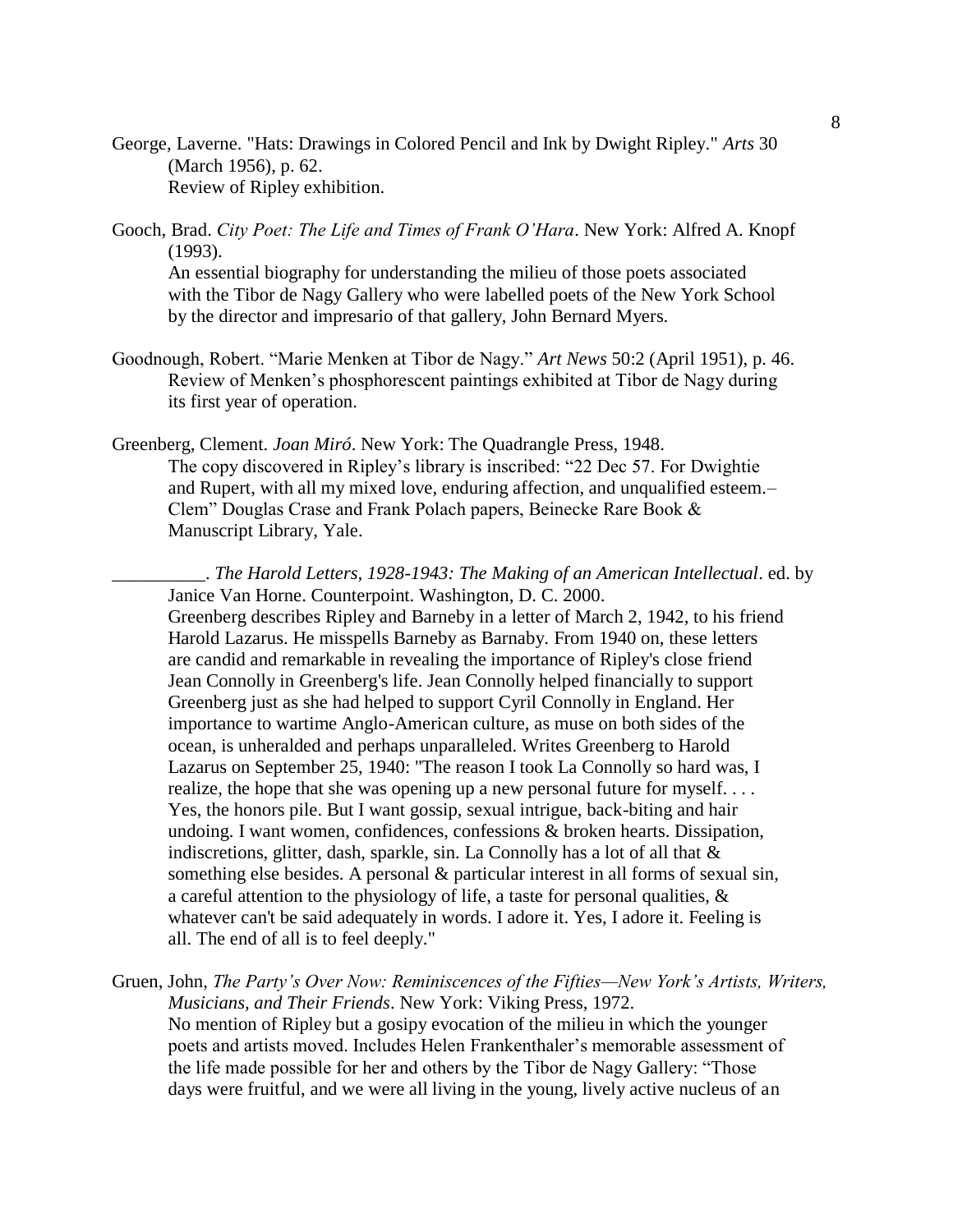'art family.' I think the luckiest thing for me was to be in my early twenties with a group that I could really talk and argue pictures about."

Gryphon Film Group. "Gryphon Film Group [advertisement]." *Wagner Literary Magazine* 2, Student Association of Wagner College, Staten Island, NY (1960-1961), p. iii.

\_\_\_\_\_\_\_\_\_\_. "The Gryphon Group [advertisement]." *Wagner Literary Magazine* 3, Student Association of Wagner College, Staten Island, NY (1962), p. iii. This and the advertisement above indicate how the Gryphon Group regarded itself in the late 1950s and early 1960s. Willard Maas, who along with his wife Marie Menken was a principal organizer of the Gryphon Group, was teaching at Wagner College at the time of these advertisements.

Guggenheim, Peggy. *Out of This Century*. New York: Dial Press (1946). In this once scandalous memoir (partly ghosted by Ripley and James Stern) Ripley's friend Jean Connolly appears as "Joan Flarity," Laurence Vail is "Florenz," Samuel Beckett is "Oblomov," and Kenneth MacPherson is "Quentin." Ripley's copy, inscribed "To Dwight the learned with love and gratitude for his help and friendship and affection, Peggy" is in the Douglas Crase and Frank Polach papers, Beinecke Rare Book & Manuscript Library, Yale.

Hartigan, Grace. Oral history interwiew with Grace Hartigan, 1979 May 10, Archives of American Art, Smithsonian Institution. <http://www.aaa.si.edu/collections/interviews/oral-history-interview-grace-hartigan-12326>

\_\_\_\_\_\_\_\_\_\_. *The Journals of Grace Hartigan, 1951-1955*. ed. by William T. La Moy and Joseph McCaffrey. Syracuse University Press. Syracuse, New York. 2009. A compelling account of the years of ambition, excitement, and achievement made possible for Hartigan, Rivers, Frankenthaler, Freilicher, Leslie, et al., by Ripley's support of the Tibor de Nagy Gallery. The book reproduces the checklist of Hartigan's 1954 exhibition at Vassar College, on which she has recorded Ripley's purchase of her painting *Southampton Fields* (1954).

\_\_\_\_\_\_\_\_\_\_. Letter to Douglas Crase, 2001 Apr 29, Douglas Crase and Frank Polach papers, Beinecke Rare Book & Manuscript Library, Yale. <http://brbl-dl.library.yale.edu/vufind/Record/3994040>

Heard, Gerald. *Is Another World Watching? The Riddle of the Flying Saucers*. New York: Bantam Books (1953).

Heard was the lover of Ripley's friend Christopher Wood (not the painter). His book on unidentified flying objects, or UFOs, reflected a fascination and fear of its times and was a bestseller in the early 1950s. Ripley refers to the book in correspondence with Willard Maas and Marie Menken in the Willard Maas collection at the Harry Ransom Humanities Research Center. He returned to the subject late in his life when he began drawing his series of "Botanist UFOs."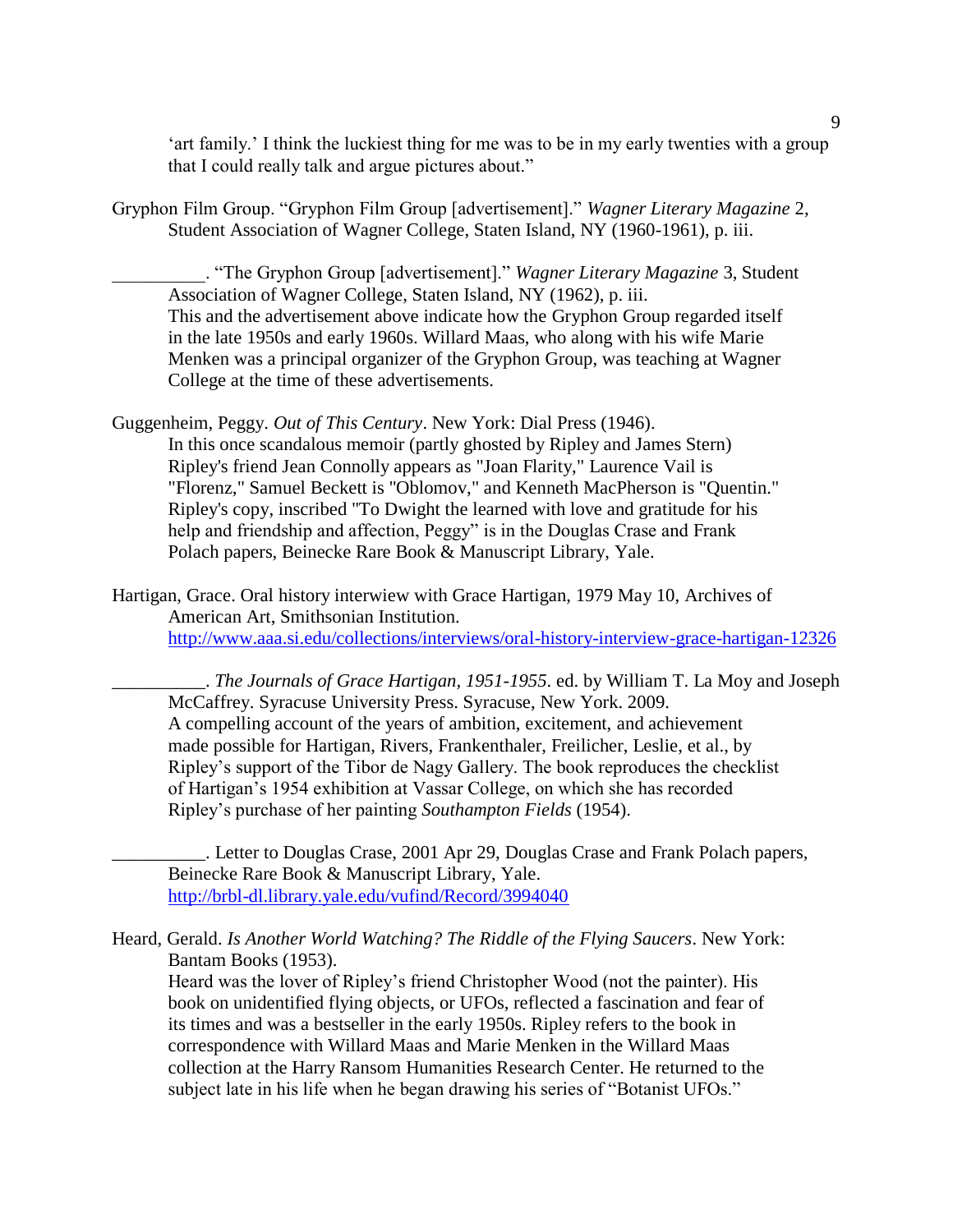- Hernandez, Raymond. "Clement Greenberg, 85, Crtic; Ally of Abstract Expressionism [obit]." *The New York Times* (May 9, 1994), p. B7. Greenberg's obituary was clipped and saved by Barneby.
- Heron, Patrick. "The Americans at the Tate Gallery." *Arts* 30:6 (March 1956), pp. 15-17. Describes the exhibition of Abstract Expressionist painters, among whom Grace Hartigan was the only woman represented. Heron comments favorably on her work.
- Holliday, Betty. "Dwight Ripley." *Art News* 50, November 1951, p. 57. Review of Ripley exhibition.
- Howell, John Thomas. *In* "Barneby Dedication." *Brittonia* 33:3 (July-September 1981), p. 268. Howell remembers and praises the contributions of Ripley and Barneby to systematic botany.

\_\_\_\_\_\_\_\_\_\_. "Studies in Phacelia III," *Leaflets of Western Botany*, Vol. III, No. 8, November 19, 1942, pp. 190-192.

Describes and names *Phacelia barnebyana*, discovered by Ripley and Barneby in California on May 8, 1941. Writes Howell: "It is both an honor and pleasure to name this attractive little plant for Mr. R. C. Barneby, who with Mr. H. D. Ripley has achieved such brilliant results from critical field studies in the deserts of the southwestern United States."

Ingwersen, Walter E. Th. "The Cliff House," *Quarterly Bulletin of the Alpine Garden Society* No. 59, 13:1 (March 1945), pp. 1-8.

A description by a fellow botanist of the much-admired and influential Cliff House that Ripley and Barneby built for shelter and cultivation of their alpine and subalpine plants at Ripley's estate in Sussex, The Spinney.

. Letters to Dwight Ripley, 1940-1943. Rupert Charles Barneby Records, Archives, LuEsther T. Mertz Library, New York Botanical Garden.

Isherwood, Christopher. *Christopher and His Kind, 1929-1939*. New York: Farrar, Straus & Giroux (1976).

Useful for an understanding of the dangers that faced couples like Isherwood and Neddermeyer or Ripley and Barneby in the years before and during World War II.

\_\_\_\_\_\_\_\_\_\_. *Diaries: Volume One: 1939-1960*, ed. and with an introduction by Katherine Bucknell. Methuen London, 1996. Michael di Capua Books, Harper Flamingo, New York, 1997.

Isherwood's single mention of Ripley is brief but revealing. It says he and Tony Bower arrived from a party somewhat drunk.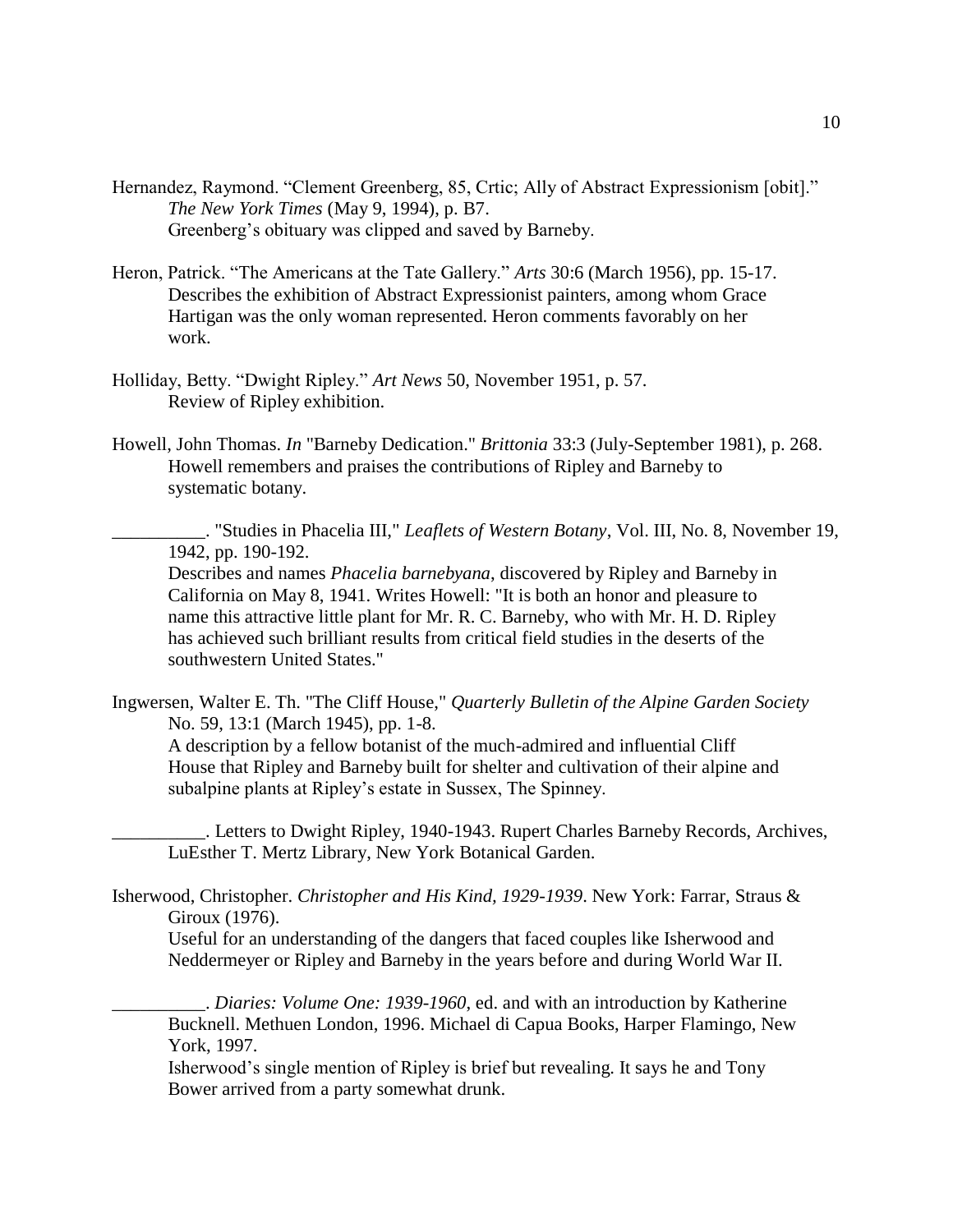\_\_\_\_\_\_\_\_\_\_. *Down There on a Visit*. University of Minneapolis Press. Minneapolis. 1999. Ripley's best friends at the time figure in this autobiographical satire, although Ripley himself is not mentioned. Ripley's friend Jean Connolly is "Ruthie," his childhood friend Tony Bower is "Ronnie," Peter Watson's lover Denham Fouts is "Paul," and Gerald Heard, the lover of Ripley's friend Chris Wood, is "Augustus Parr." The unfavorable portrayal of Jean Connolly may explain Ripley's opinion that Isherwood was a "snit."

- Jacobs, Jay. "New York Gallery Notes." *Art in America* 54:6 (November-December 1966). Jacobs interviews retiring dealer Sam Kootz, who recalls his first New Talent exhibition which included Rivers, Hartigan, Goodnough, and Leslie. Kootz clearly states that the first exhibition was curated by Clement Greenberg alone, while only the second was curated by Greenberg and Meyer Schapiro together. It is a common misapprehension that Schapiro was involved in both shows.
- Jacoby, Roger. "Willard Maas and Marie Menken: The Last Years." *Film Culture* No. 63-64 (1976), pp. 119-123. A sobering first-hand account.
- Jewell, Edward Alden. "Melange of Shows." *The New York Times* (December 8, 1946), p. 93. Reviewer's note of group exhibition that included Ripley.
- Kudláček, Martina. *Notes on Marie Menken*. 16mm. Icarus Films. original film release 2006. DVD 2009.

A groundbreaking documentary made when Menken's reputation was less certain than it has since become. There are prominent references to Ripley, Tibor de Nagy Gallery, Andy Warhol, and of course Willard Maas. Kudláček salvaged important work by Menken, including the remarkable rooftop scene of Menken's teaching Warhol to use his Bolex camera. Clearly, Kudláček salvaged the deteriorating films just in time.

Lancaster, Marie-Jacqueline, ed. *Brian Howard: Portrait of a Failure*. London: Anthony Blond (1968).

Mrs. Lancaster's counterfactually titled account of the life of this early, slightly older friend to Ripley, is the only biography but it is compromised by her grotesque presumption. "Unlike most normal young men," she observes while introducing her subject, "he did not consider that earning money could almost be turned into a pleasurable necessity heralding the joys of wife and family to come." Cyril Connolly was outraged by the book's title.

Lanchner, Carolyn. *Joan Miró*. New York, The Museum of Modern Art (Harry N. Abrams), 1993.

Includes on page 238 a reproduction in color of "Constellation" No. 1, *Le lever du soleil*, and on page 242 a reproduction in color of "Constellation" No. 5, *Femme à la blonde aiselle coiffant sa chévelure à la lueur des étoiles*, both of which were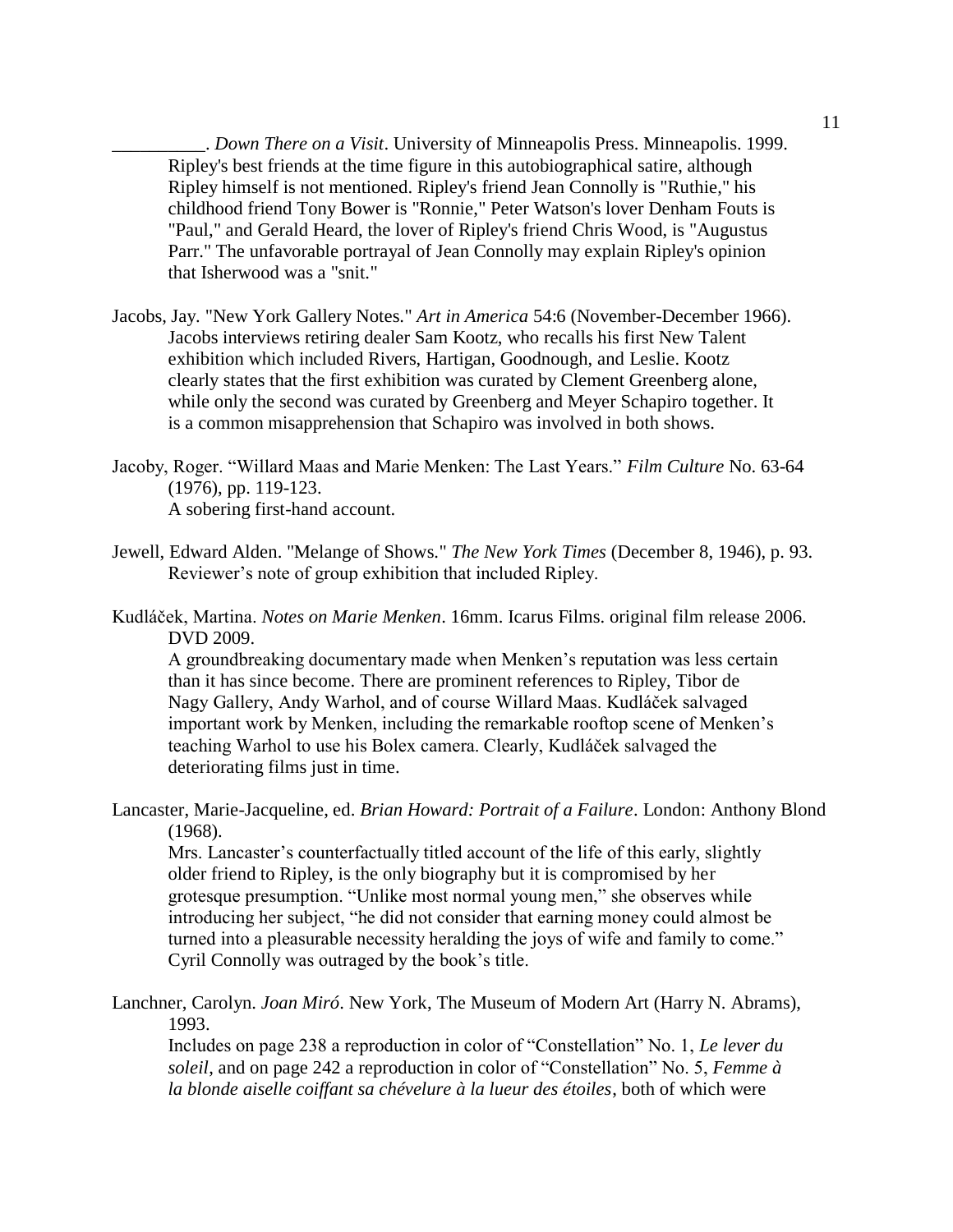purchased by Ripley directly from Pierre Matisee Gallery in January 1945. The "Constellation" No. 5 is now at the Cleveland Museum of Art and "Constellation" No. 1 is in a private collection.

- Lansner, Kermit I. "Dwight Ripley." *Art News* 52, January 1954, p. 65. Review of Ripley exhibition.
- Lehman, David. *The Last Avant-Garde: The Making of the New York School of Poets*. New York: Doubleday (1998). The next best thing to being there.
- Leslie, Alfred. Letter to Douglas Crase, 2001 Oct. 25. Douglas Crase and Frank Polach papers, Beinecke Rare Book & Manuscript Library, Yale. Leslie remembers 1951 visit to Wappingers Falls and early days of Tibor de Nagy Gallery.
- LeSueur, Joseph. "The Films of Marie Menken*." Scenario* 3:2, Film Publisher's Workshop (March-April 1962). Marie Menken File. Library, Anthology Film Archives. Reviewing a retrospective of Menken's films presented at the Charles Theater, LeSueur proposed that "there should be another retrospective—at the Museum of Modern Art, we hope." His later opinion that Menken's films were "pretentious home movies that were passed off as 'experimental'" was quoted by Karen Wilkin in *Tibor de Nagy Gallery: The First Fifty Years* (see *infra*). Unfortunately, his original profession of hope makes the later opinion appear not only inconsistent but treacherous. The discrepancy leads to the suspicion that there had been a falling out between the camp of Menken and Maas, on the one hand, and O'Hara and LeSueur, on the other. On the website of Anthology Film Archives are stills from some of Menken's films, including one shot at a party in the penthouse apartment at 62 Montague Street, Brooklyn Heights, that she shared with Maas. In one frame is the unmistakable visage of Frank O'Hara. <http://anthologyfilmarchives.org/collections/reference-library/stills/365>
- Lewis, Jeremy. *Cyril Connolly: A Life*. London: Jonathan Cape (1997). There is no mention of Ripley, but the group photograph that appears in Clive Fisher's *Cyril Connolly* appears in a slightly different exposure between pages 238 and 239 of this biography, as well. Once again Ripley is at extreme left next to Jean Connolly and is unidentified. Lewis's descriptions of Jean Connolly are unsympathetic and, to an American ear, offensive. He compares her, without quotation marks or attribution, to "a genial Red Indian squaw."
- Lord & Burnham. "Plans for a Greenhouse at Wappingers Falls, N.Y." Folio E5110, Lord & Burnham Collection. LuEsther T. Mertz Library, New York Botanical Garden, Bronx, New York.

This is the greenhouse briefly visible in Menken's *Glimpse of the Garden*.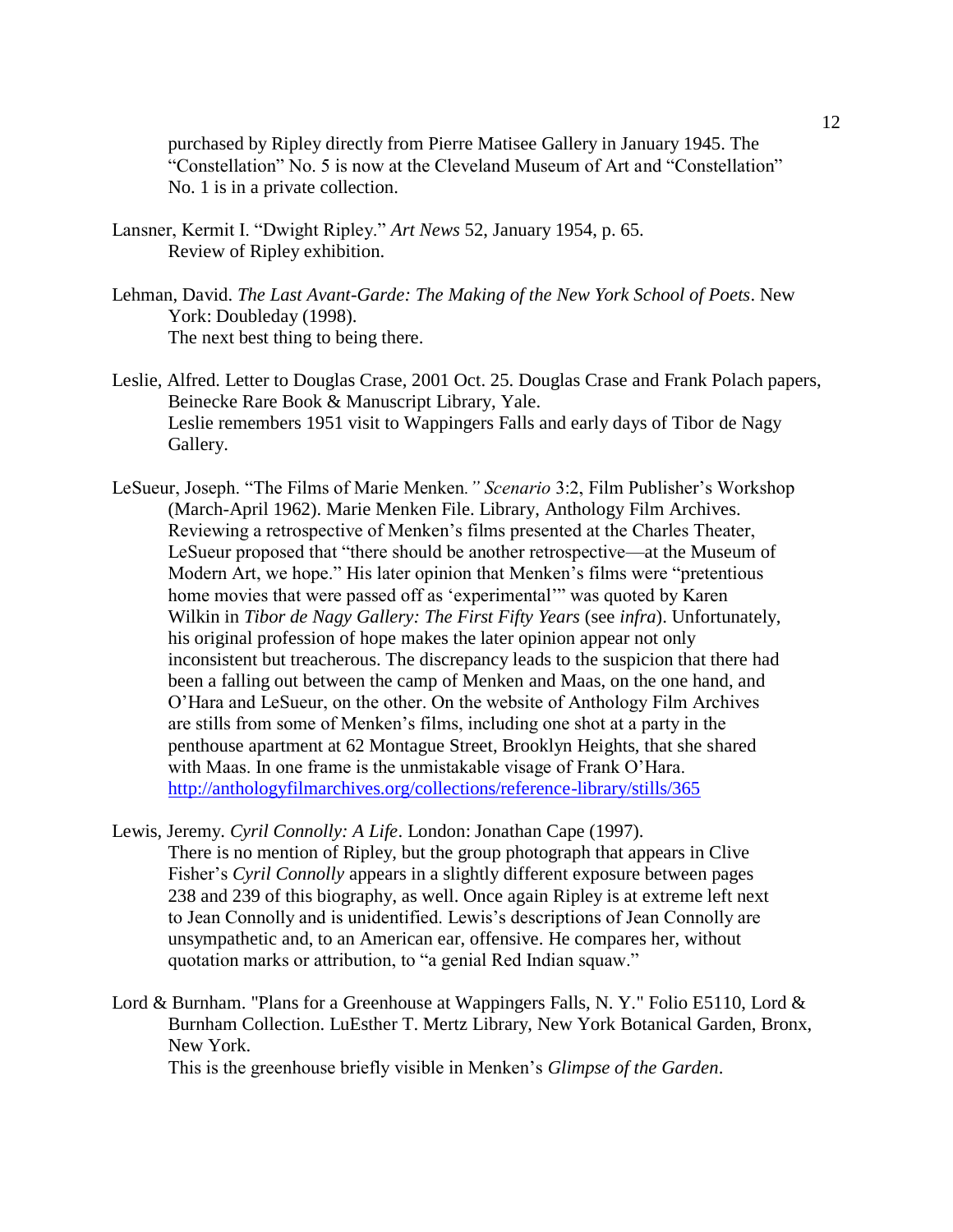Loria, Jeffery H. Receipt to Rupert Barneby [in payment for two drawings by Jackson Pollock], March 24, 1975. Douglas Crase and Frank Polach papers, Beinecke Rare Book & Manuscript Library, Yale. Barneby was forced to sell the two Pollock drawings to pay the expenses of

Ripley's estate. Mr. Loria, who paid less than market value, got quite a bargain.

Maas, Willard. Letter, poems; and telegram "I L[ove Yo]U" to Rupert Barneby, 1943 Dec 17. Douglas Crase and Frank Polach papers, Beinecke Rare Book & Manuscript Library, Yale.

. Letter to "Dearest Dwight [Ripley] and Rupert [Barneby]" dated "Happy New Year, t' be sure" [1951]. Willard Maas collection, Literature: American (The Beats and the Mid-century Avant-garde), Harry Ransom Humanities Research Center. A remarkable letter that describes Maas's visit to Ripley's home in Sussex, The Spinney, before its final sale. Ripley had financed Maas's trip to England and Ireland with the ostensible objective of retrieving from The Spinney items that Ripley might want to keep. These did not include, according to the letter, the marble bust of Ripley as a four-year-old sculpted by William Reid Dick. While at The Spinney, Maas was taken on a tour of the greenhouses and Cliff House. He also saw the craters and remaining damage from the German bombs that struck there during the war.

\_\_\_\_\_\_\_\_\_\_. "Memories of My Maya." *Filmwise* 2. pp. 23-29. 1962. Ripley, unnamed but identifiable as "a rich friend," is criticized by Maas for being rich. Maas and Menken had asked Ripley to contribute to the support of Maya Deren's husband, Teiji Ito, after Deren's death in 1961. When Ripley declined, Maas and Menken severed their relations with him. In fact Ripley's fortune had been considerably diminished by this time and he found it necessary to sell paintings from his collection to pay the bills.

\_\_\_\_\_\_\_\_\_\_. "The Gryphon Yaks." *Film Culture* 29 (1963), p. 46.

Menken's film *Dwightiana* won a Creative Film Foundation Award in 1959 but she and Maas both denigrated the film once their relations with Ripley had soured following the death of Maya Deren in 1961. They now maintained that the film was made only to entertain Ripley as he suffered withdrawal in his attempt to recover from alcoholism. Writes Maas in this article: "Dwight recovered and was never fun again."

\_\_\_\_\_\_\_\_\_\_. "Toward the Film Poem: Gryphon Productions." *Film Culture* 78 (Summer 1994), p. 11.

In this early article, published posthumously, Maas describes Ripley as the Gryphon's "avant-guardian angel."

[Maas, Willard]. "Willard Maas, 64, A Poet, Filmmaker [obit]." *The New York Times* (January 13, 1971), p. 42.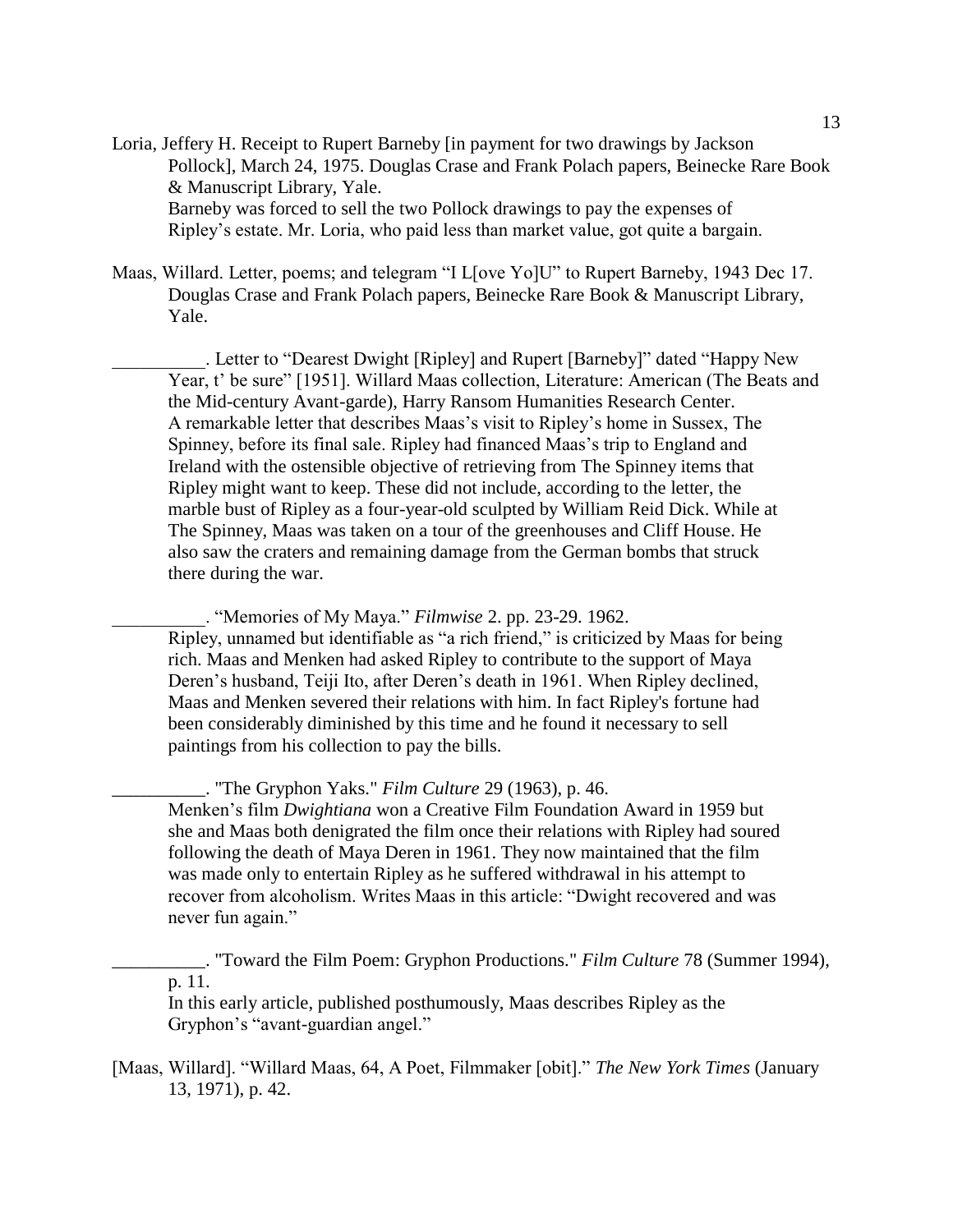[Maas, Willard, and Marie Menken]. *Willard Maas and Marie Menken*: A Retrospective. Filmmakers' Cinemathèque [August 1, 1967]. Marie Menken File. Library, Anthology Film Archives.

\_\_\_\_\_\_\_\_\_\_. "Marie Menken and Willard Maas: Special Issue." *Filmwise*, No. 5-6, 1967.

MacDonald, Scott. *The Garden in the Machine: A Field Guide to Independent Films about Place*. see "Marie Menken: *Glimpse of the Garden*," pp. 54-61. University of California Press. Berkeley, California. 2001.

In this influential study MacDonald mistakenly identifies the garden of Menken's film as Ripley's garden "on Long Island" rather than the earlier garden near Wappingers Falls, and likewise identifies Maas's lover as Ripley instead of Barneby. He gets these mistakes honestly, by way of Brakhage, but they nonetheless affect interpretations of the film that rely on personal psychology, geography, or chronology.

\_\_\_\_\_\_\_\_\_\_. "Women's Experimental Cinema: Some Pedagogical Challenges." in Robin Blaetz, ed., *Women's Experimental Cinema: Critical Frameworks*. Duke University Press, Durham, North Carolina, 2007, pp. 360-382.

MacDonald continues to follow Brakhage in identifying Ripley rather than Barneby as Maas's lover, but his brief summary of *Glimpse of the Garden* at page 378 is nonetheless persuasive and generous. "Ripley and Menken became good friends and, as was true of so many of Menken's little films, *Glimpse* was an homage to friendship and a way of honoring a friend's aesthetic passion."

Malina, Judith. *The Diaries of Judith Malina, 1947-1957*. New York: Grove Press (1984). Ripley is called a "Gidean character," who is "kind and hard and terrible and lovable." Malina characterizes Tibor de Nagy Gallery as "Johnny Myers's new gallery, . . . sponsored by Dwight Ripley." She reports, March 1, 1956, on a show at the gallery: "Rupert Barnaby [Barneby], at Dwight's exhibit, stands in front of a portrait of himself. In the picture an exotic Himalayan plant blossoms from his headgear, accompanied by a botanical description of which every other line is written upside down." Malina, with her husband Julian Beck, was a founder of the Living Theatre, and her descriptions of their visits to the Ripley-Barneby farmhouse at Wappingers Falls are vivid and theatrical.

\_\_\_\_\_\_\_\_\_\_. Judith Malina Diaries [manuscript, 1947-1959], \*T-Mss 1990-001, Billy Rose Theatre Division, New York Public Library for the Performing Arts. The unexpurgated version of Malina's diaries. Her entries about Ripley are sharper, less kind, and more revealing of her own motives than those in the published version.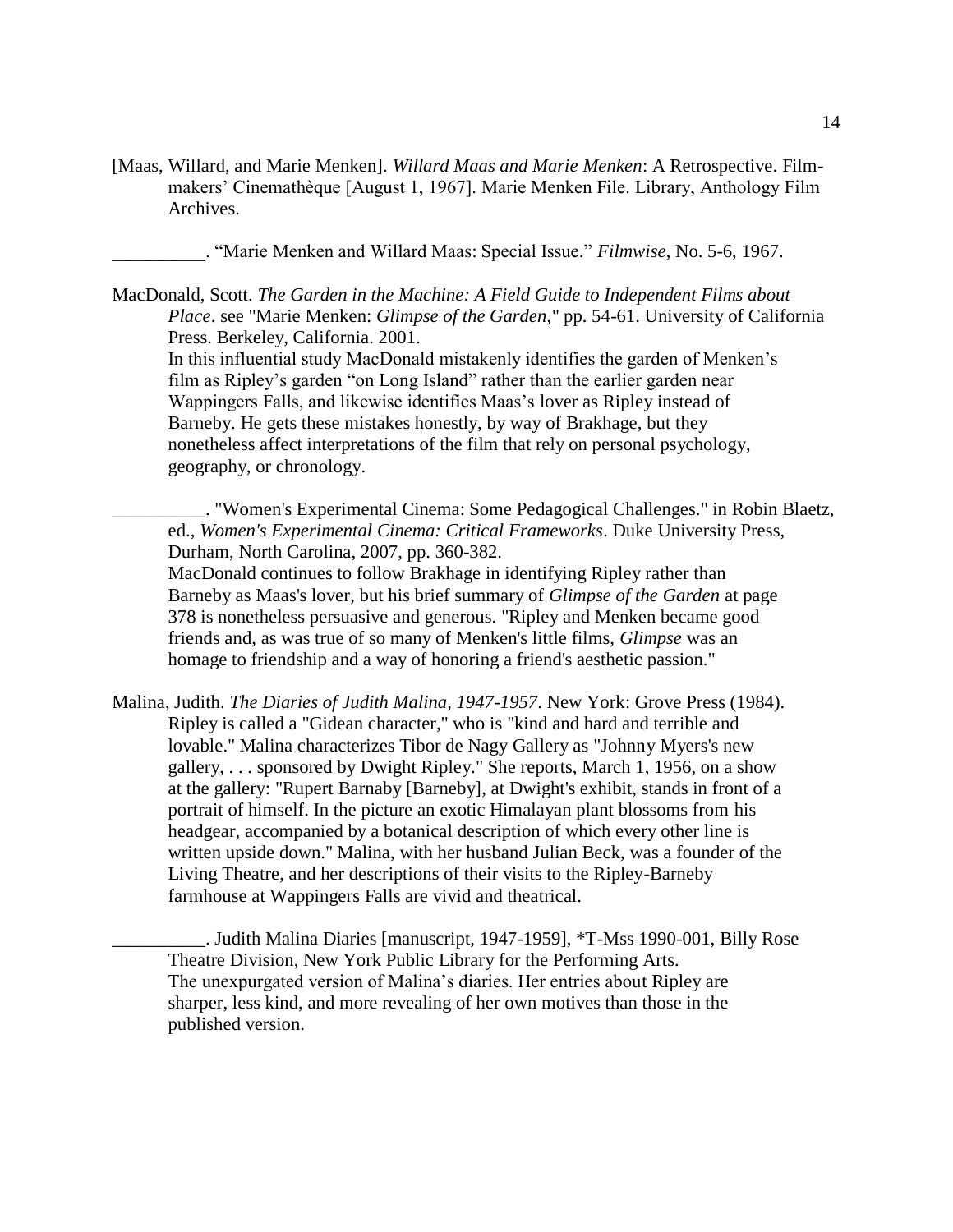\_\_\_\_\_\_\_\_\_\_. Letter to Douglas Crase, 2002 Feb. 28. Douglas Crase and Frank Polach papers, Beinecke Rare Book & Manuscript Library, Yale. Malina's letter explains that she did not know at the time that Ripley was ever strapped for funds.

- Manchester, Lee. "Who's the Source for 'Virginia Woolf'"? *Wagner* magazine. Wagner College. Edward Albee based the characters in his famous play on Menken and Maas. <http://www.wagner.edu/wagnermagazine/?p=3329.>
- Marlborough-Gerson Gallery, Inc. *Jackson Pollock*. Exhibition Catalog. New York, January-February, 1964.

Includes as plate 66 a color reproduction of Pollock's *Drawing, c. 1943-45* [later renamed *Untitled (1946)* by the Museum of Modern Art]. This drawing was the most frequently reproduced Pollock from Ripley's collection.

Martin, Douglas C. "After England and Hollywood, Beans Win Out." *The New York Times*. Metro L, p. 23. April 18, 1992. A profile of Barneby with memorable references to Ripley. Their relationship is called "a lifetime partnership."

\_\_\_\_\_\_\_\_\_\_. "Rupert C. Barneby, Botanical Garden Curator and Expert on Beans, Is Dead [obit]." *The New York Times*. p. 67. December 10, 2000.

Mattison, Robert Saltonstall. *Grace Hartigan: A Painter's World*. Hudson Hills. Easthampton, Massachusetts. 1990.

Hartigan made sure that Ripley was credited in this monograph for his role as the Tibor de Nagy Gallery's founding patron. She did this at a time when others were unaware, or chose to ignore his facilitating influence in their lives, which makes her accuracy seem all the more honorable by comparison.

Menken, Marie. Letter to Jesse Effron, 1955 February 3. Collection of Walter Effron, Poughkeepsie.

Calls Ripley "an artist in his own right."

\_\_\_\_\_\_\_\_\_\_. Letter to Lottie Rothbard [on Ripley's Wappingers Falls stationery], Thursday. 1956 [*c.* May or June]. Marie Menken File, Library, Anthology Film Archives. Menken wrote this letter on Ripley's stationery (the same stationery he used for early drawings) while she was recuperating at his home near Wappingers Falls from a broken ankle. It was during this stay, when the garden would have been in bloom, that she most likely shot the film that became *Glimpse of the Garden*, released the following year.

\_\_\_\_\_\_\_\_\_\_. *Glimpse of the Garden*. 16mm film. 5 min. Sound [canned birdsong]. 1957. In the credit that follows her title frame, Menken thanks Ripley for the garden and "romaine." Romaine is of course lettuce and "lettuce" was once slang for money.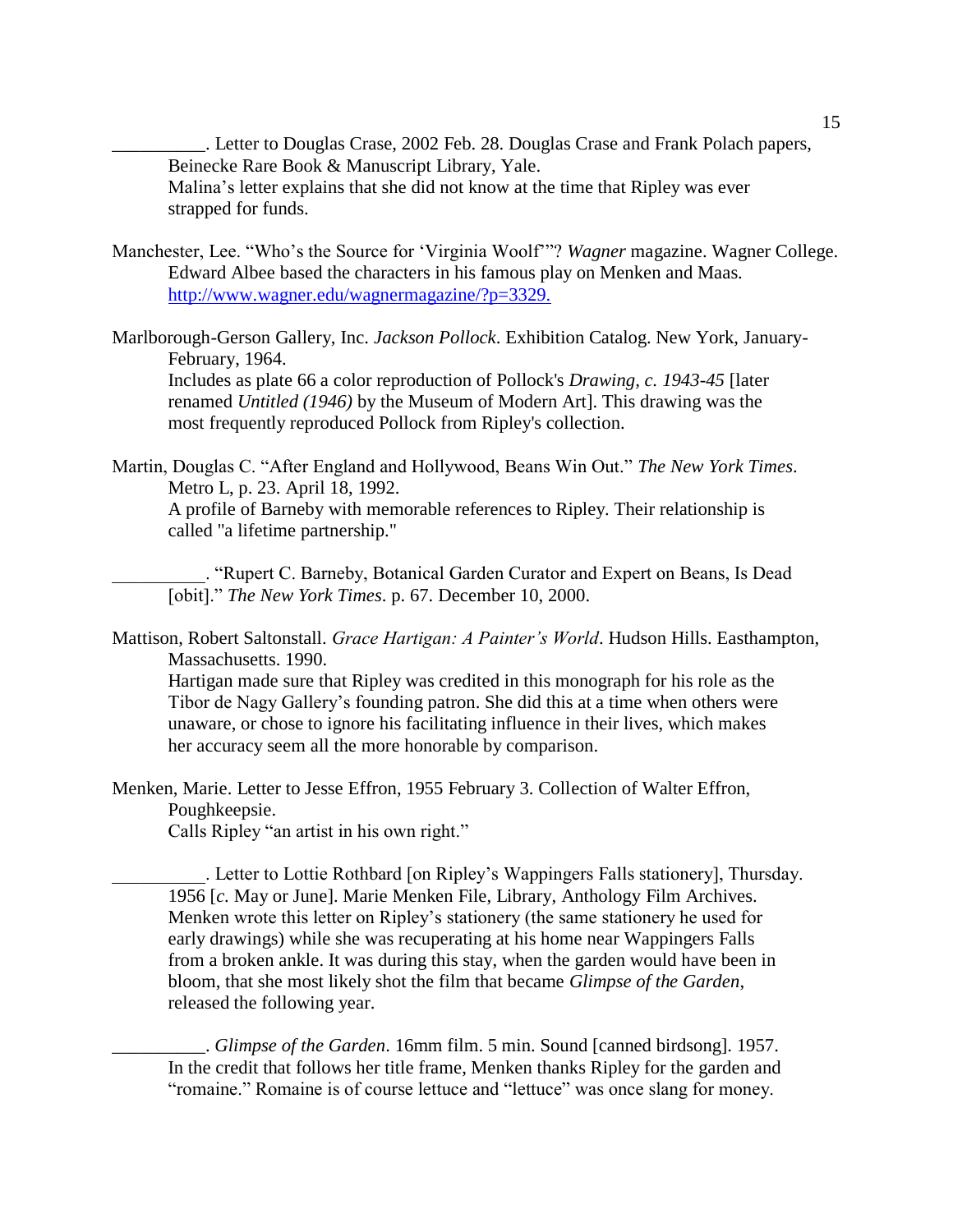. Letter to "Dearest Dwight [Ripley], Wed. 5/13 or 14 [1958]." Willard Maas collection, Literature: American (The Beats and the Mid-century Avant-garde), Harry Ransom Humanities Research Center.

In this letter Menken reports to Ripley on her visit with Kenneth Anger to the Alhambra and Guadix in Spain. Ripley financed the trip.

\_\_\_\_\_\_\_\_\_\_. *Dwightiana*. 16mm film. Stop-motion animation. 3.5 min. Music composed and performed by Teiji Ito assisted by Maya Deren. 1959. Menken once called this film *Dwightiana for Dwight Ripley*, but after falling out with him because he refused to support Ito after Deren's death she referred to it as a trifle made to entertain a sick friend. (Ripley was suffering withdrawal in his attempt to recover from alcoholism and regain his health.) Warhol admired the film, which won a Creative Film Foundation award in 1959. The remarkably contemporary music by Ito must have been ahead of its time.

\_\_\_\_\_\_\_\_\_\_. Acknowledgments. *The Films of Marie Menken*. Midnight Showcase, Bleecker Street Cinema, New York, May 27, 1963. Marie Menken File. Library. Anthology Film Archives.

In her acknowledgments Menken writes: "Without those who love me and whom I love, these small films could not have existed." She names among others Joe LeSueur and Frank O'Hara.

\_\_\_\_\_\_\_\_\_\_. "Interview with Marie Menken." conducted by Leslie Mandell, assisted by Paul Sitney. *Wagner Literary Magazine* 4, Student Association of Wagner College, Staten Island, NY (1963-1964), pp. 47-53. republished as P. Adams Sitney, "Interview with Marie Menken." *Filmwise* 5-6 (1967), pp. 9-12.

The most important (if not the only) Menken interview. Of her film portraits of Noguchi, Ripley, Kenneth Anger, and Willard Maas, she told the interviewer: "Of course I have a feeling about these people, and somehow created, cinematically speaking, what moves them or has moved me, having what I thought was an insight into their creative work."

[Menken, Marie]. Notice of gallery opening, untitled. *F. Y. I.*, the employee newsletter of Time, Inc. (Autumn 1949). Marie Menken File. Library, Anthology Film Archives.

This notice of Menken's 1949 exhibition at Betty Parsons Gallery describes the mixed media used in her paintings.

\_\_\_\_\_\_\_\_\_\_. "Marie Menken, 61, Early Leader in Underground Movies, Dies." *The New York Times*, December 31, 1970, p. 21.

Meyers [*sic* for Myers], Louis Budd. "Marie Menken Herself." *Film Culture* 45 (1967), p. 48. Myers, no relation to gallerist John Bernard Myers, became a close friend to Ripley and Barneby near the end of Ripley's life. In his own later years Myers lived next door to Menken-Maas protégé John Hawkins in Hawley, PA.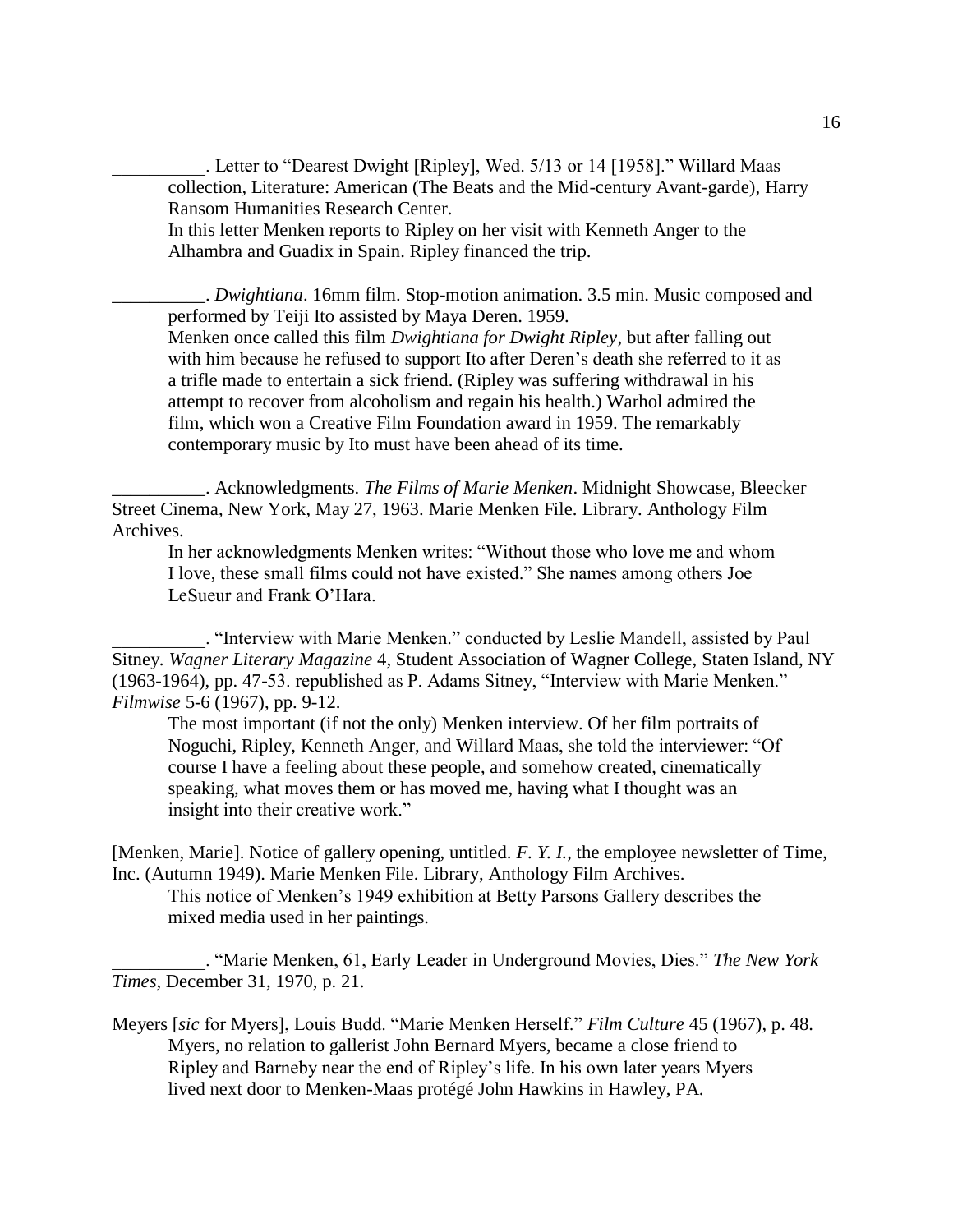Miller, Leigh Anne. "Dwight Ripley at Tibor de Nagy Gallery." The Lookout: A Weekly Guide to Shows You Won't Want to Miss, *Art in America*, February 23, 2012. Review of Ripley exhibition.

Miró, Joan. Abstract self portrait, 1961 Nov 21: *amb un bon record per Dwight Ripley, afectnosament Miró 21/xi/61*. on Hotel Gladstone stationery. Dwight Ripley papers relating to Joan Miró, [ca. 1945]-1961. Archives of American Art, Smithsonian Institution, Washington, D. C. Ripley owned several works by Miró and the two artists had sometimes corresponded. In 1959 he lent his two "Constellation" gouaches to be reproduced for a Gallimard print edition of Miró's "Constellation" series. Two years later Miró sent this sketch while he was visiting New York. Ripley called it the *regalito* ("little gift"), framed it, and hung it in the house he and Barneby shared in Greenport. After Ripley died, Barneby gave the framed sketch as a personal gift to Ripley's second cousin S. Dillon Ripley II, longtime Secretary of the Smithsonian Institution. But the Ripley family treated Barneby shabbily during disposition of the estate. Dillon Ripley handed the gift on to the Smithsonian Institution where it languished in storage for many years, and his claim that he had found it while going through his cousin's papers was disingenuous to say the least.

<http://www.aaa.si.edu/collections/dwight-ripley-papers-relating-to-joan-mir-5586>

Moss, Christoph. "Jakob Altmaier (1889-1963): Ein (fast) vergessener Sozialdemokrat [An (Almost) Forgotten Social Democrat]." *IWK* [Internationale wissenschaftliche Korrespondenz] 37:2 (June 2001), pp. 228-246.

There is no mention of Ripley or Barneby in this biographical article about their friend Jakob Altmaier, a German journalist who had an affair with Barneby before World War II and was sent back to Germany by the British government after the affair had been discovered. The writer does cite, however, correspondence from Altmaier that was written on the stationery of Ripley's home, The Spinney, April 12, 1931. Moss published a book-length biography in 2003, *Jakob Altmaier: ein jüdischer Sozialdemokrat in Deutschland* [A Jewish Social Democrat in Germany] *(1889-1963)*, Köln: Böhlau-Verlag (2003). Reviewing the book two years later, William Smaldone remarked: "Moss does a good job of taking advantage of the private and public sources that do exist, but reliance on the latter skews the picture of Altmaier in some ways. One wishes to know more about his lifestyle, about what he did for fun, about what kind of women–if any–interested him, and so on."

<http://www.h-net.org/reviews/showrev.php?id=11138>

Moynihan, Rodrigo. "1961 Diary." *Pressed Wafer: A Boston Review* 1 (March 2000), pp. 7-25. The painter Moynihan records an unflattering description of Ripley's childhood friend Tony Bower.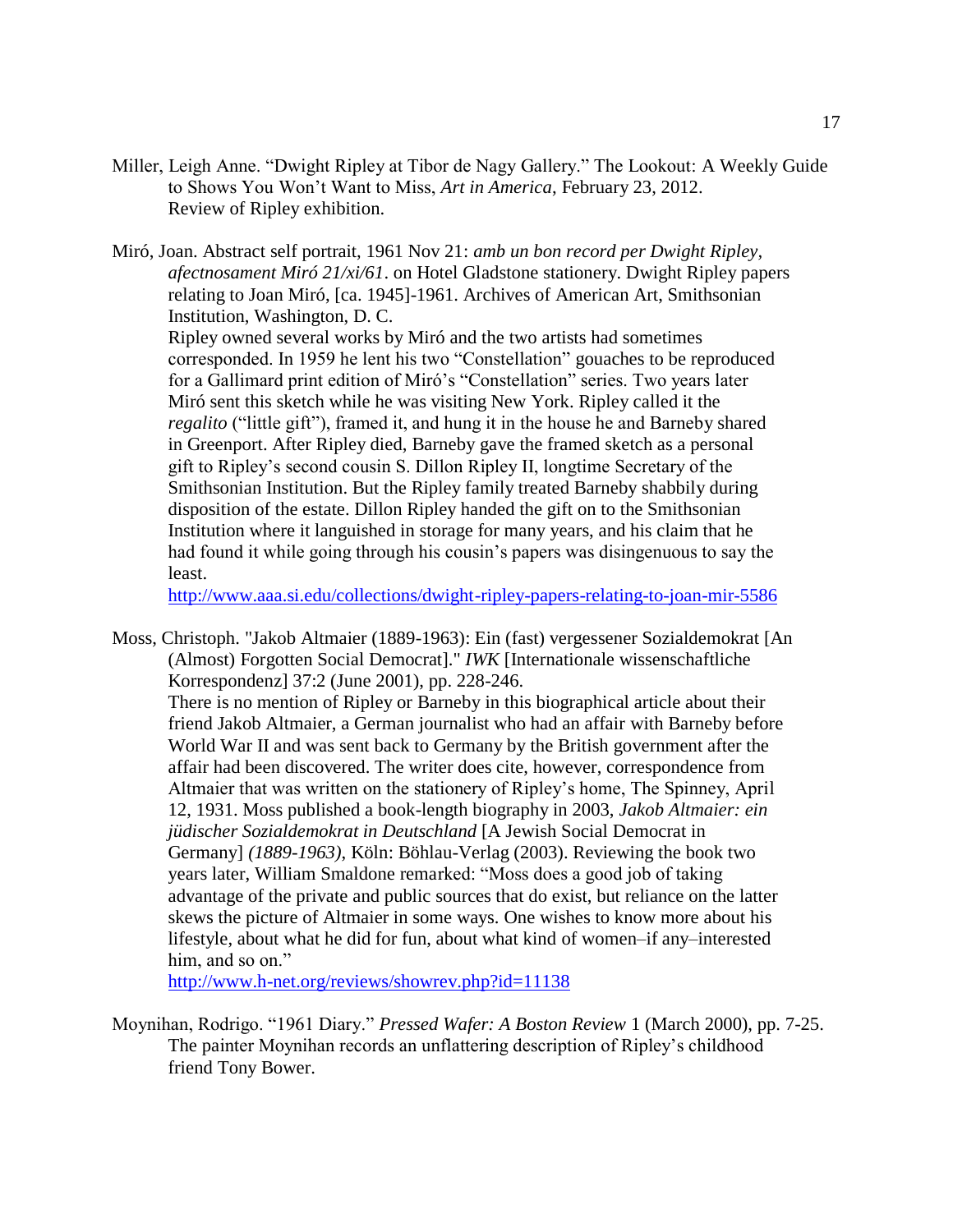Munro, Eleanor C. "Dwight Ripley." *Art News* 53, January 1955, p. 47. Reviewer's note of Ripley exhibition.

Myers, John Bernard. Tour of Tibor de Nagy Gallery, hosted by Lloyd Moss. WNYC, 1951 Oct 09.

Myers and Larry Rivers are interviewed. Myers refers to an exhibition by Ripley. <http://www.wnyc.org/story/tour-of-tibor-de-nagy-gallery/>

\_\_\_\_\_\_\_\_\_\_. Letter to Tibor de Nagy, 1956 July 08. Archives, Tibor de Nagy Gallery, New York.

Myers relates to de Nagy his concern for Ripley's health and what this might mean to the finances of their gallery.

\_\_\_\_\_\_\_\_\_\_. Letter to Grace Hartigan, [1960] Jun 2. Grace Hartigan papers, Special Collections Research Center, Syracuse University Library.

Myers scolds Hartigan for attempting independence and reminds her that she and his other artists owe their success to his campaigning on their behalf, especially his soliciting of money in competition with Menken and Maas, and over the objections of Barneby, from their patron Ripley.

\_\_\_\_\_\_\_\_\_\_. "Tracking the Marvelous." Grey Art Gallery, New York University. 1981. This is the catalogue to an exhibition that was curated by Myers, not his later memoir of the same title. The group exhibition included a drawing by Ripley, *The Bomb Drops on Venice,* 1954 (from his series "The Bomb"), which is illustrated in black and white at page 33 of the catalogue. The other "Bomb" drawings were numbered, so it's possible the title was introduced by Myers. In his catalogue note Myers writes: "At one time Ripley was 'engaged' (for a short while) to his friend Peggy Guggenheim. Did he have her in mind when he drew *The Bomb Hits Venice*? It was Dwight Ripley—quite rich in the 1950s—who paid the basic bills for my first gallery on East  $53<sup>rd</sup>$  Street."

\_\_\_\_\_\_\_\_\_\_. *Tracking the Marvelous: A Life in the New York Art World*. Random House. New York. 1983.

Referring to Ripley's friends Menken and Maas, Myers writes: "The Maases applauded Dwight for the support he was giving the gallery. 'So much the better,' they would tell me, 'that *you* get a bit of all that money than *some* of the people who gouge poor Dwight.' It was none of their business how Ripley's money was spent, but hearing them say so made me a little less uneasy." Myers gives bouncy descriptions of Ripley, of the Ripley-Barneby homestead at Wappingers Falls, and of shows at Tibor de Nagy. He makes numerous factual errors (including the first address of the gallery, which was 206 not 219 East  $53<sup>rd</sup>$  Street) and he frequently conflates events.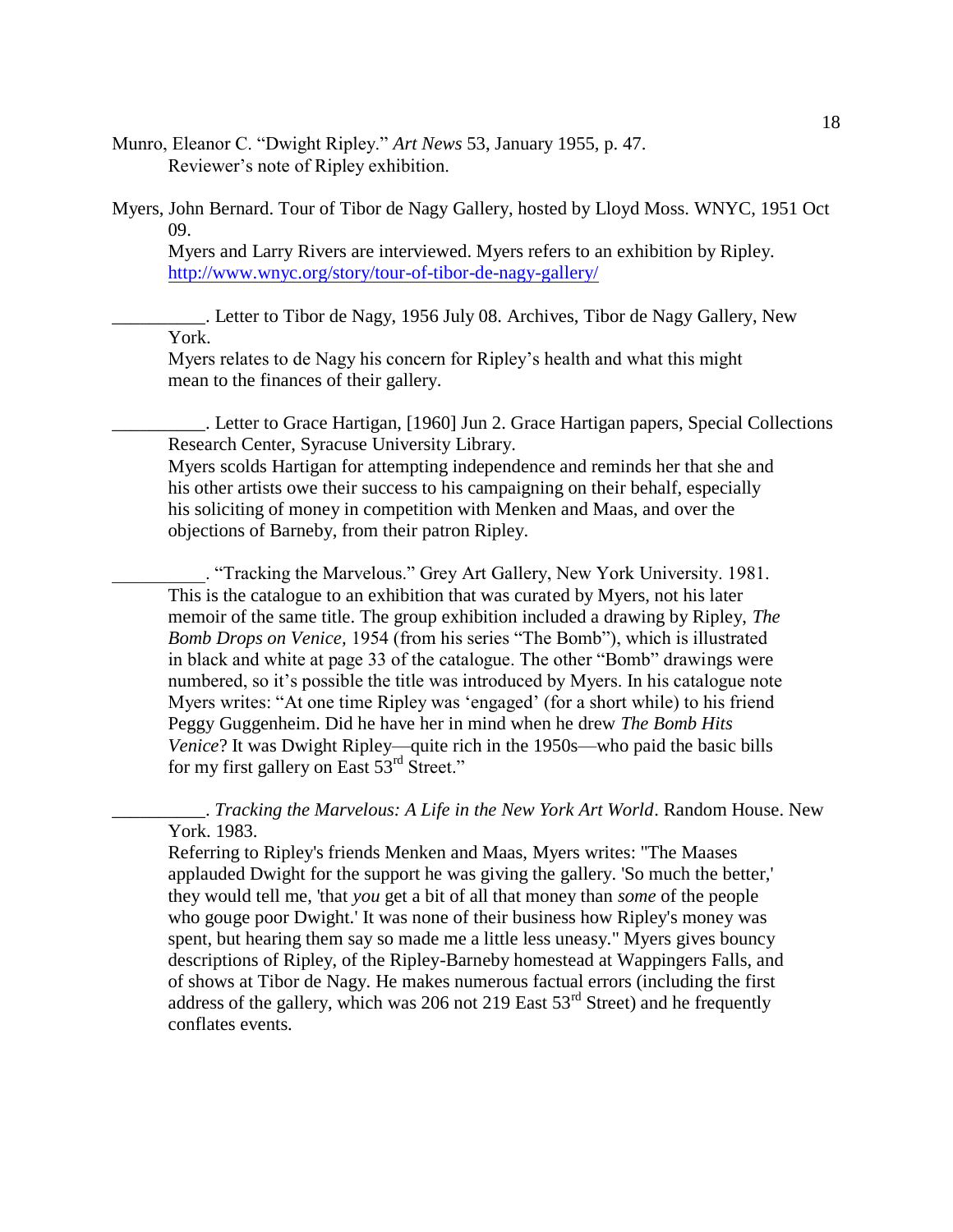Naifeh, Steven, and Gregory White Smith. *Jackson Pollock: An American Saga*. Clarkson N. Potter. New York. 1989. Reports in passing Ripley's purchase of two Pollock paintings from the November 1949 show at Betty Parsons. Ripley's pocket diary indicates that even before this

show opened he sent Lee Krasner names of people to be invited to a party she and Pollock would give New Year's Eve at Alfonso Ossorio's house in MacDougal Alley. (Mysteriously, one of the names is "Porter.") In the 1960s when Ripley and Barneby lived in Greenport, on the North Fork of eastern Long Island, they exchanged frequent visits with Krasner, Ossorio and Ted Dragon, and Theodoros Stamos and Ralph Humphrey. Barneby advised on planting of the conifer arboretum at Ossorio's estate, the Creeks, and he and Ossorio remained friends after Ripley's death.

- "New sources, new materials." *Art News* 54:5 (September 1955), p. 10. Discusses colored pencil as a new medium, implying it is rarely used for "serious" art.
- Norse, Harold. *Memoirs of a Bastard Angel: A Fifty-Year Literary and Erotic Odyssey*. William Morrow. New York. 1989. Ripley appears both as himself and as "Cyril Reed" in entries transparently designed to flatter the writer. Norse characterizes John Myers as "manager of Dwight Ripley's Tibor de Nagy Gallery." The young Norse and his lover Chester Kallman attended the first reading Auden and Isherwood gave in the United States and sat in the front row with the specific intent of catching Auden's eye. Kallman succeeded.
- O'Connor, Francis V. *Jackson Pollock*. New York: The Museum of Modern Art, 1967. Includes on page 95 two black-and-white reproductions of drawings then from the Ripley collection, both called *Untitled (1946)*. The one on the right is the work earlier known as *Drawing, c. 1943-45*. The index lists a third *Untitled (1946)* drawing, also from Ripley's collection.
- O'Hara, Frank. *Oranges*. Mimeographed with original cover hand-painted by George [i. e., Grace] Hartigan. New York: Tibor de Nagy Gallery (1953). Collection of Douglas Crase and Frank Polach. The inscription reads: "To darling Dwight and Rupert, oranges and kisses, George."
- "Paper Picks," *Art on Paper*, September-October 2009, p. 96. Review of Ripley's "Travel Posters" then on view at Esopus Space.
- Pease, Roland. *Elsewhere*. [unpublished memoir]. Archives. Tibor de Nagy Gallery, New York. Pease offers a brief description in passing of Ripley and recalls Tibor de Nagy's assessment of Ripley, as well.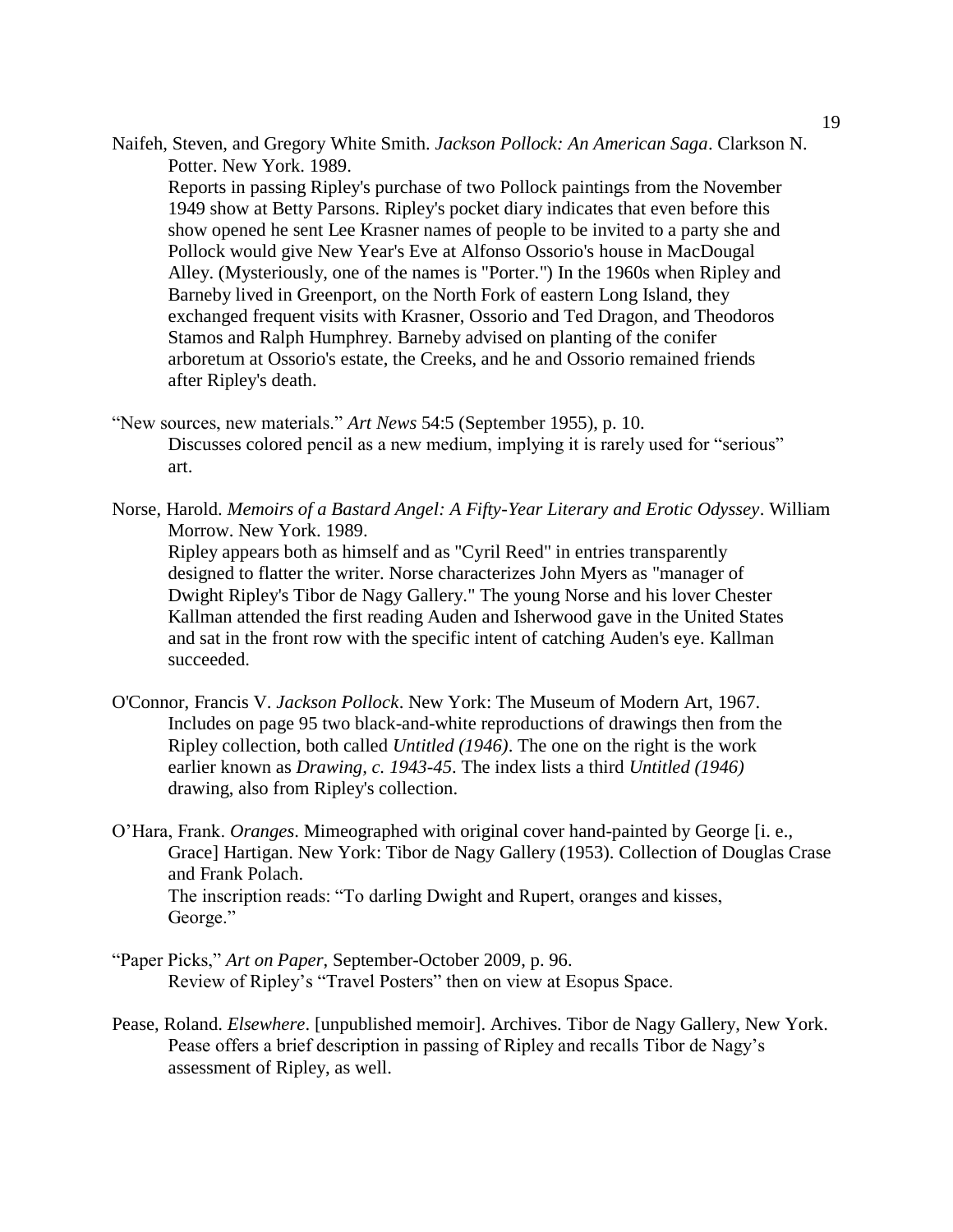Poling, Clark V. *Surrealist Vision & Technique: Drawings and Collages from the Pompidou Center and the Picasso Museum, Paris*. Michael C. Carlos Museum, Emory University, Atlanta, GA, 1996.

Impressive catalogue of a fascinating exhibition which draws attention to the use of colored pencil by many of the Surrealist and later Surrealist-influenced artists known to Ripley from the circle around Peggy Guggenheim.

- Pollock, Jackson. Letter to Charles Pollock, July 29, 1943. Quoted in Francis V. O'Connor, *Jackson Pollock*, The Museum of Modern Art, New York, 1967, p. 28. This is the letter in which Pollock mentions his early review by Jean Connolly. "Things really broke with the showing of that painting [*Stenographic Figure*]," he writes. "I had a pretty good mention in *The Nation*."
- Preston, Stuart. "Oddities." *The New York Times,* October 28, 1951, sec. 2, p. 9:6. This and the three following entries are the reviewer's notes of Ripley exhibitions.

\_\_\_\_\_\_\_\_\_\_. "Art Styles Vary in Galleries Here." *The New York Times,* January 23, 1954, p. 11.

\_\_\_\_\_\_\_\_\_\_. *The New York Times*, January 15, 1955, p. 11.

\_\_\_\_\_\_\_\_\_\_. *The New York Times,* April 15, 1962, x22.

- Pryce-Jones, David. *Cyril Connolly: A Journal and Memoir*. Collins. London. 1983. Memorable for Connolly's descriptions of Jean Connolly and as background to the social circles in which Ripley moved when he lived in England.
- Ragona, Melissa. "Swing and Sway: Marie Menken's Film Events." in Robin Blaetz, ed., *Women's Experimental Cinema: Critical Frameworks*. Duke University Press, Durham, North Carolina, 2007, pp. 20-44.

Ragona follows Brakhage in the mistaken identification of Ripley rather than Barneby as Maas's lover but the connections she makes between Menken's camera work and the painting of the time, particularly abstract expressionism, are astute. Her capsule exegesis of *Dwightiana* at page 33 is particularly fine.

Reveal, James. "Botanical Explorations in the Intermountain Region." in Arthur Cronquist, et al. *Intermountain Flora*, vol. 1. New York Botanical Garden. Bronx, New York. 1972.

\_\_\_\_\_\_\_\_\_\_. *Gentle Conquest: The Botanical Discovery of North America with Illustrations from the Library of Congress*. Starwood Publishing. Washington, D. C. 1992. Reveal counts Ripley & Barneby (as they were known in the field) among the great botanical explorers of North America.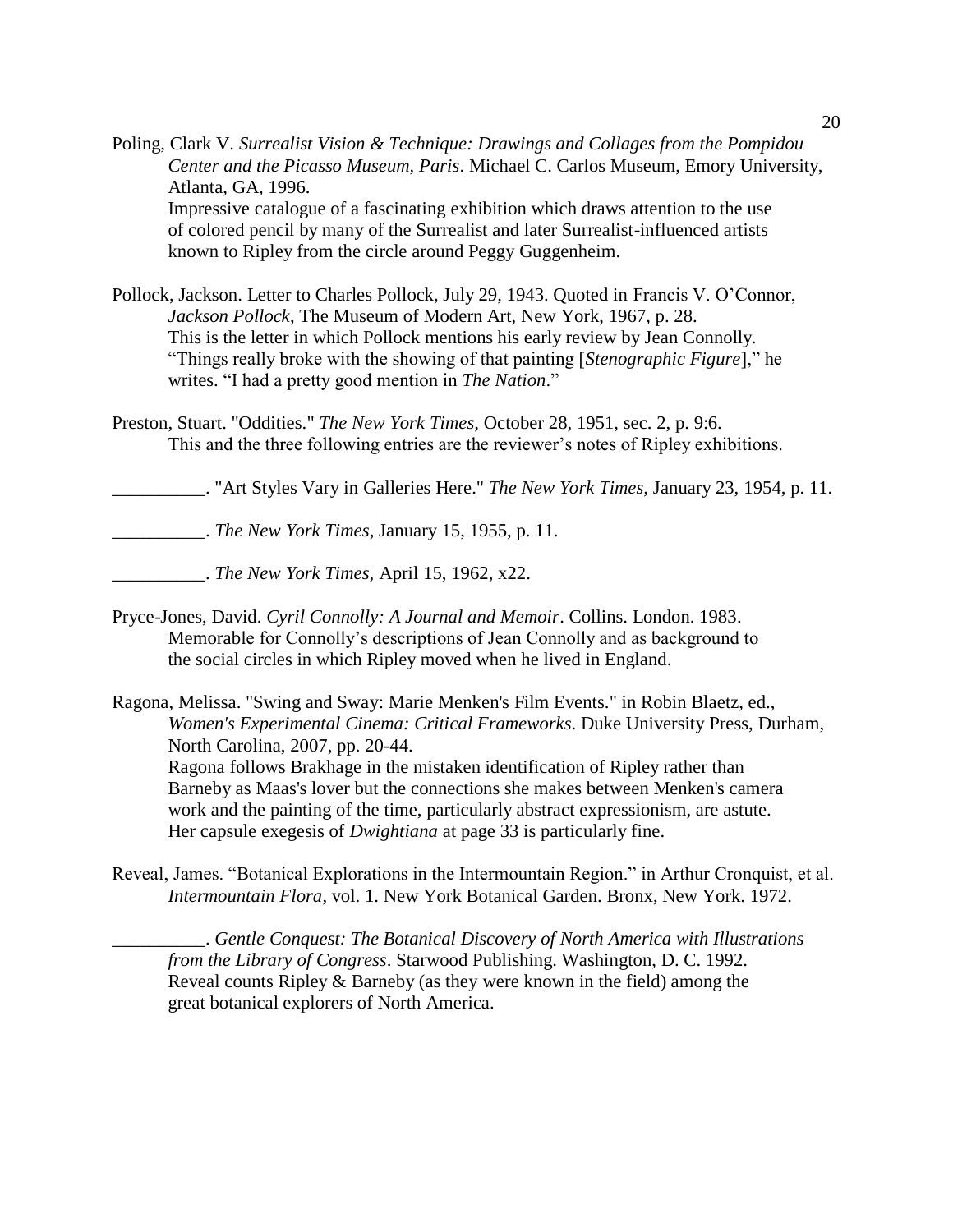Ripley, Dwight. Papers consisting of civil records, notebooks, photo albums, scrapbooks, poems, limericks, and short stories, [ca. 1900]-1975. Douglas Crase and Frank Polach papers, Beinecke Rare Book & Manuscript Library, Yale University.

Please note that items in the Douglas Crase and Frank Polach papers, Beinecke Rare Book & Manuscript Library, may not be catalogued at the date of this bibliography.

\_\_\_\_\_\_\_\_\_\_. "1926 Cahier" and "Personal [1926]." Harrow School notebooks. Douglas Crase and Frank Polach papers, Beinecke Rare Book & Manuscript Library, Yale. Ripley's two Harrow School notebooks reveal in embryo the compound aesthetic of his adult life. His love of horticulture is evident in field records and a meticulous map for his garden. His instinct for linguistics shows in lists of vernacular plant names and of French words for topographical peculiarities. His early devotion to drawing is present in checklists of artist's supplies and an inventory of watercolors and reproductions in his desk drawer. The dominant passion that unites his interests is for color, and the forms color makes or in which it occurs. In the notebook *Personal* he enters twenty-four words in French for shades of red, seventeen for blue, eighteen for brown. Throughout his life Ripley was almost preternaturally attentive to color. In this early notebook he plans a "contrary garden" of flowers whose true colors are not as advertised or commonly supposed.

\_\_\_\_\_\_\_\_\_\_. *Poems*. London: Elkin Mathews & Marrot (1931).

This book of thirty-one poems, published while Ripley was still at Oxford and Barneby at Cambridge, has a pink cover and bears the dedication, *Rvperto Barneby, poetae dilectissimo, haec carmina dicantvr.* A single poem in English is addressed to the absent lover at Cambridge. The other thirty are in French, Spanish, Catalan, Portuguese, or German. Elkin Mathews also published the first books of Yeats, Joyce, and Pound.

. Letter to Drăguțo [Rupert Barneby], n. d. [ca. 1932]. On stationery: The Spinney, Little London, Horam, Sussex. In left corner: Station, Heathfield. Horeham Road 29. Douglas Crase and Frank Polach papers, Beinecke Rare Book & Manuscript Library, Yale. Reproduced and tipped in, *Esopus* no. 11, 2008 (see infra).

\_\_\_\_\_\_\_\_\_\_. Endpaper annotations including itinerary for 1935 travel in Spain in H. Stuart Thompson, *Flowering Plants of the Riviera* (London: Longmans, Green and Co., 1914). Douglas Crase and Frank Polach papers, Beinecke Rare Book & Manuscript Library, Yale.

\_\_\_\_\_\_\_\_\_\_. "Thymes of the Iberian Peninsula." *New Flora and Silva* No. 38, 10:2 (January 1938), 90-94.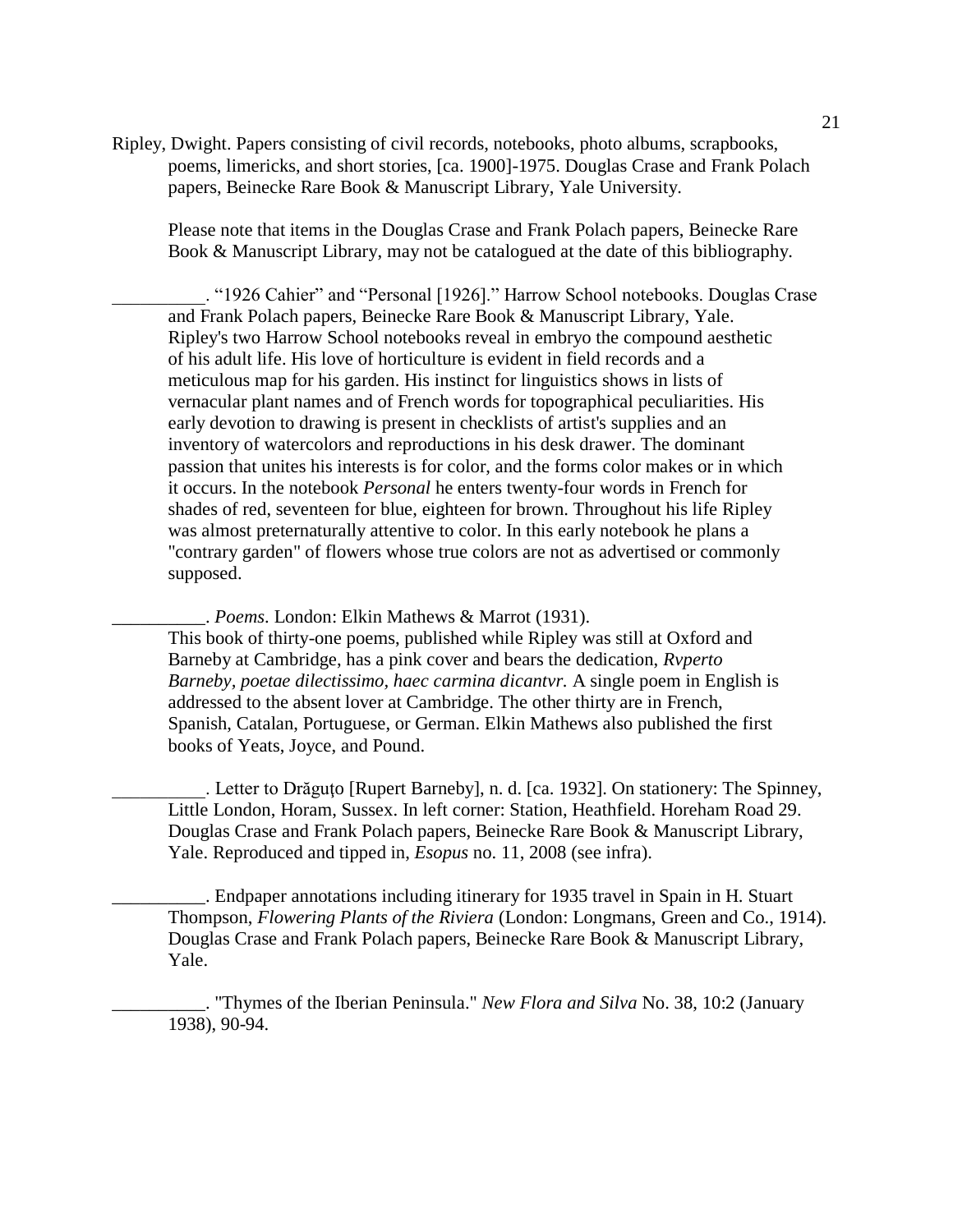*\_\_\_\_\_\_\_\_\_\_. A List of Plants Cultivated or Native at the Spinney, Waldron, Sussex* [by H. D. Ripley and R. C. Barneby]. London: Unwin Bothers Ltd. (1939). There is a copy of this rare volume in the Douglas Crase and Frank Polach papers, Beinecke Rare Book & Manuscript Library, Yale, and another in the LuEsther T. Mertz Library at the New York Botanical Garden.

\_\_\_\_\_\_\_\_\_\_. Letters to Rupert Barneby, 1939-1941. Douglas Crase and Frank Polach papers, Beinecke Rare Book & Manuscript Library, Yale.

\_\_\_\_\_\_\_\_\_\_. Pocket Diaries [appointment books, with names and addresses], 1941-1950, 1951- 1954, 1960-1961, 1963-1969, 1971 [with brief account for 1972]. Douglas Crase and Frank Polach papers, Beinecke Rare Book & Manuscript Library, Yale.

\_\_\_\_\_\_\_\_\_\_. *Record* of species collected by H. D. Ripley and R. C. Barneby in the United States and Mexico, 1941-1965, 225 pages, handwritten, folio, bound. Douglas Crase and Frank Polach papers, Beinecke Rare Book and Manuscript Library, Yale. This meticulously handwritten, folio-sized volume is a chronological record of the species Ripley and Barneby collected together, complete with date, location, altitude, and species status of each collection. The book is as beautiful as it is historically important.

\_\_\_\_\_\_\_\_\_\_. Botanical articles published by Ripley in the *Quarterly Bulletin of the Alpine Garden Society of Great Britain*, 1942-1950, are listed in chronological order below. The high style of Ripley's reports on his and Barneby's botanical explorations must be read to be believed. They are not what one expects of botany. There is a complete set in the Douglas Crase and Frank Polach papers, Beinecke Rare Book & Manuscript Library, Yale.

"The Limestone Areas of Southern Nevada and Death Valley." No. 47, 10:1 (March 1942), 18-27.

"Rareties of Western North America." No. 48, 10:2 (June 1942), 73-80.

"Utah in the Spring." No. 49, 10:3 (September 1942), 168-172.

"Plants of Southern California and Adjacent Mexico." No. 52, 11:2 (June 1943), 65-76.

"A Journey through Spain." No. 55, 12:1 (March 1944), 38-52.

"More Western Americans." No. 56, 12:2 (June 1944), 65-74.

"Nevada 1944." No. 59, 13:1 (March 1945), 28-37.

"Searching High and Low." No. 67, 15:1 (March 1947), 18-32.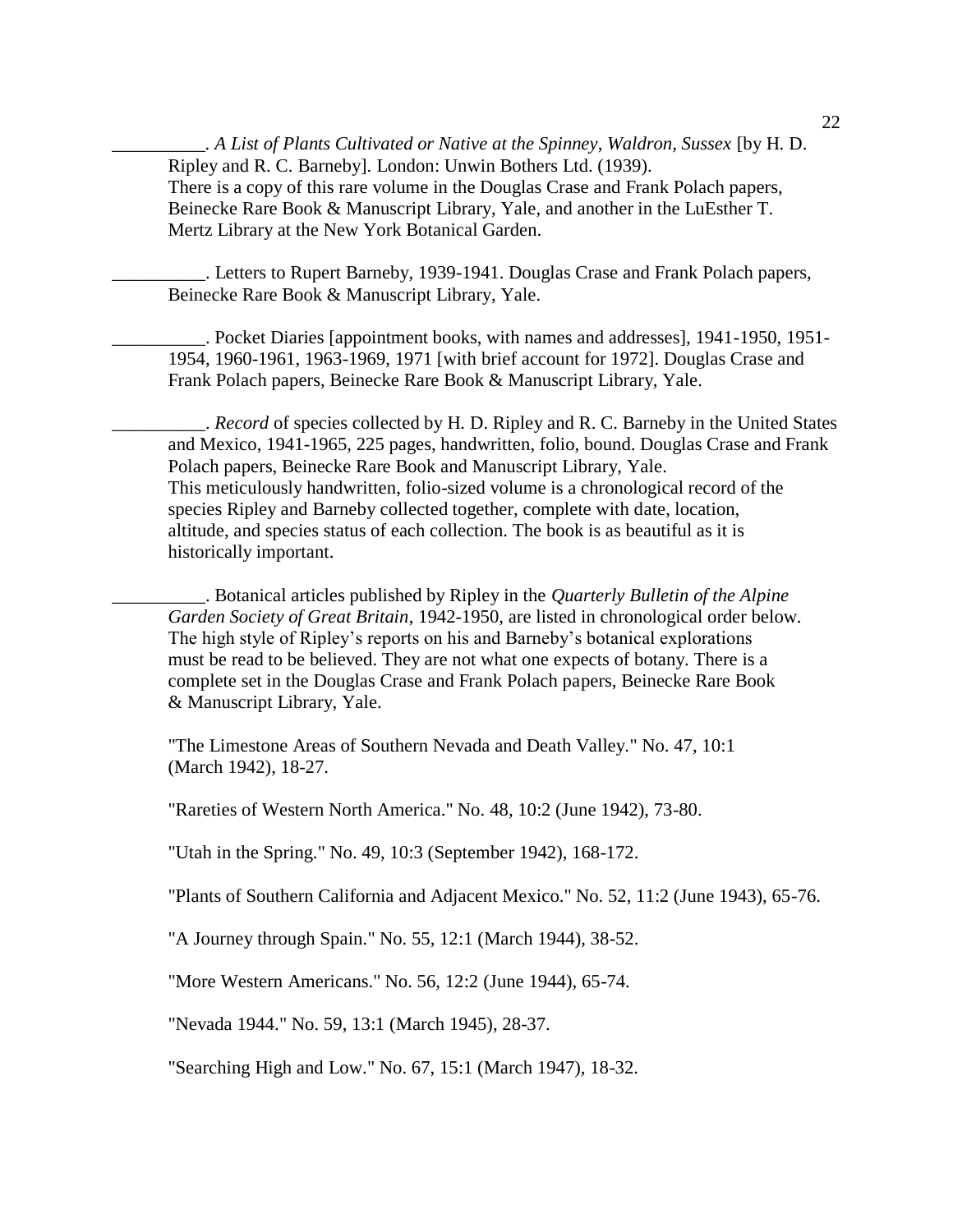"A Trip through Oregon." No. 69, 15:3 (September 1947), 178-189.

"The Paunsagunt Plateau and Other Wonders of the West." No. 71, 16:1 (March 1948), 15-28.

"Three Days at Leadville." No. 75, 17:1 (March 1949), 26-30.

"Some Southern Belles." No. 79, 18:1 (March 1950), 38-40.

\_\_\_\_\_\_\_\_\_\_. "Some Observations on the Polish Language." *Gwiazda Polarna*, Stevens Point, Wis. (March 13, 1943), 8.

\_\_\_\_\_\_\_\_\_\_. Poem in Catalan dedicated to Joan Miró in homage to his gouache *Le lever du soleil,* 1946. Dwight Ripley Papers Relating to Joan Miró, [ca. 1945]-1961, Archives of American Art, Smithsonian Institution, Washington, D. C. When Ripley framed the sketch given him by Miró in 1961 (see Miró, *supra*) he

had it framed so this copy of a poem he had earlier sent to Miró would be visible on the back.

\_\_\_\_\_\_\_\_\_\_. "Native Species Growing at Wappingers Falls, N. Y." [*c*. 1947]. Ripley (Harry Dwight) papers. Small Collections, Archives, California Academy of Sciences, San Francisco.

A list Ripley prepared for Alice Eastwood (then curator of the herbarium at the California Academy of Sciences) of the native species he and Barneby brought back from collecting trips in the Southwest to cultivate in their gardens and greenhouse at Wappingers Falls. The point for students of film and the arts is that the plants in this garden represented more than the "flowers" assumed by Brakhage and others in their accounts of Menken's film *Glimpse of the Garden*. Menken, who knew the two men so well, would have known 1) that these "flowers" were rare, some previously unknown to science, 2) that an attempt was being made to grow them outside their accustomed habitat, and 3) that they represented the life's work of the couple in whose house she was staying when she shot the film.

\_\_\_\_\_\_\_\_\_\_. *A Sunlit Scene* [unpublished novel in ms, ca. 1947-1948]. Douglas Crase and Frank Polach papers, Beinecke Rare Book & Manuscript Library, Yale. An affectionate satire that portrays Ripley and his thinly disguised friends. Peggy Guggenheim appears, for example, as "Cora Shadequarter."

\_\_\_\_\_\_\_\_\_\_. Letters to Jesse and Lee Effron, 1947-1962. Collection of Walter Effron, Poughkeepsie.

Includes a letter of August 11, 1958, that describes with glee the adventures in Spain of Marie Menken and Kenneth Anger.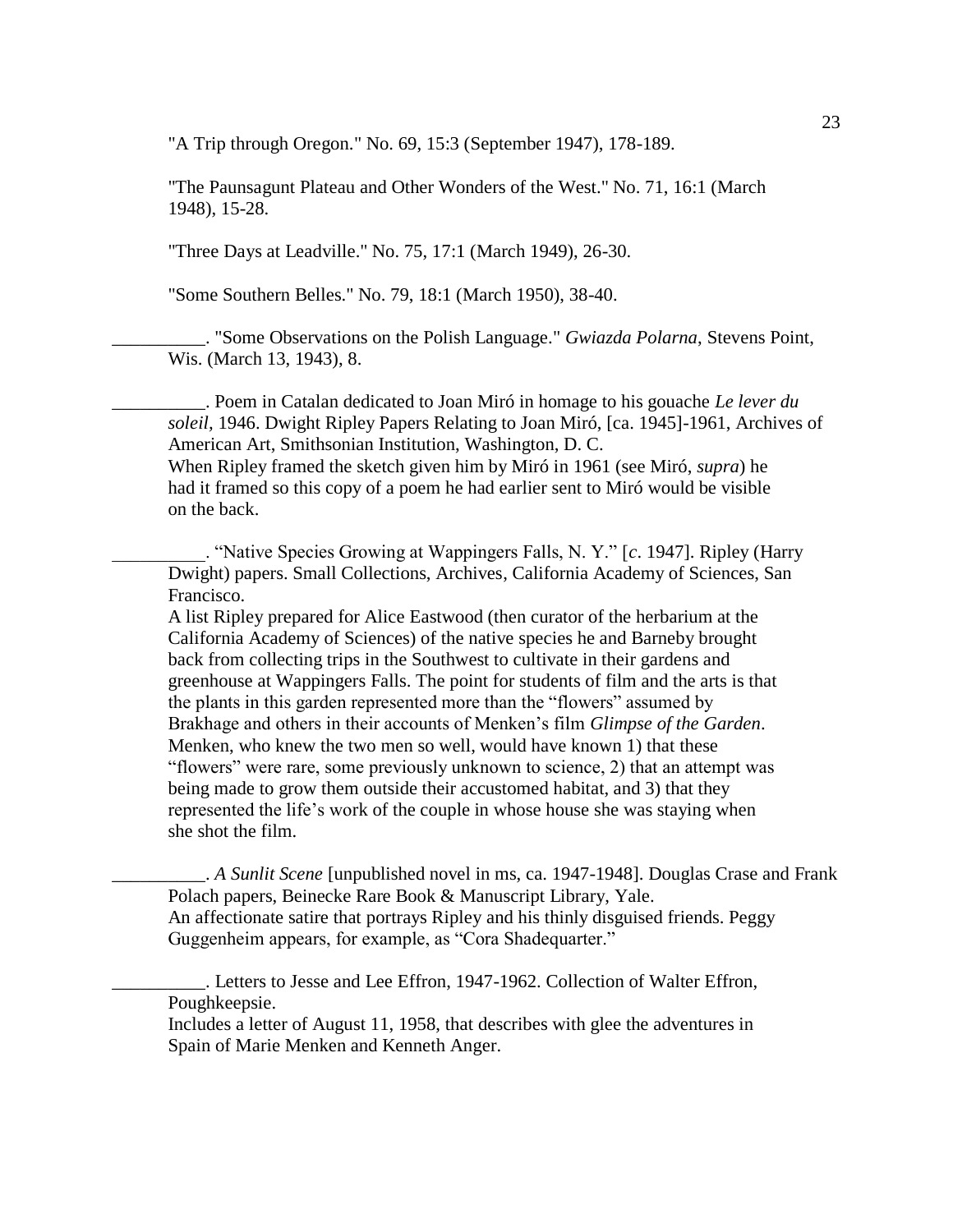\_\_\_\_\_\_\_\_\_\_. "Experiment in New York." *Bulletin of the American Rock Garden Society* 8:1 (January-February 1950), 1-4.

\_\_\_\_\_\_\_\_\_\_. "Experiment in New York, II." *Bulletin of the American Rock Garden Society* 8:6 (November-December 1950), 92-95.

\_\_\_\_\_\_\_\_\_\_. Letters to Larry Rivers, 1951, 1952, undated. Box 12, Folder 14, Larry Rivers papers, Fales Library and Special Collections, Elmer Holmes Bobst Library, New York University.

\_\_\_\_\_\_\_\_\_\_. unpublished unidentified manuscript, n. d. [ca. 1951]. Box 24, Folder 6, Larry Rivers papers, Fales Library and Special Collections, Elmer Holmes Bobst Library, New York University.

\_\_\_\_\_\_\_\_\_\_. *Spring Catalogue: A Poem*. [with three black-and-white drawings by Ripley, incl. cover]. New York: The Weekend Press (1952).

This eleven-page poem was written in reaction to the first atmospheric testing of atomic bombs at the Nevada Test Site, until then the habitat of Ripley's namesake plant *Cymopterus ripleyi.* The poem is an affectionate survey of rare plants in the Ripley-Barneby garden and an equally affectionate spoof of the prose of garden clubs and collectors. It likewise funs with Ripley's friends, including Clement Greenberg (of the plant *Centaurea clementei*, Ripley writes: "It appreciates culture"). The chapbook was designed, set, and printed by Ripley's friend, the Scottish poet Ruthven Todd, who designed and set type for Frank O'Hara's *A City Winter* at the same time.

\_\_\_\_\_\_\_\_\_\_. "Garden Notes, 1952." *Bulletin of the American Rock Garden Society* 10:4 (October 1952), 68-70.

\_\_\_\_\_\_\_\_\_\_. "A Miniature Bog Garden." *Bulletin of the American Rock Garden Society* 11:4 (October 1953), 87-89.

\_\_\_\_\_\_\_\_\_\_. *Memento mori* [black-and-white drawing]. *in* John Bernard Myers, ed., *Semi-Colon*, Tibor de Nagy Gallery, New York, Vol. I, No. 1 [1954].

\_\_\_\_\_\_\_\_\_\_. Letters to Julian Beck, 1955, 1958. Living Theatre Records, Billy Rose Theatre Collection, New York Library for the Performing Arts. Ripley's tone is indulgent.

\_\_\_\_\_\_\_\_\_\_. "Ranunculus hystriculus." *Bulletin of the American Rock Garden Society* 13:3 (July 1955), 69.

\_\_\_\_\_\_\_\_\_\_. Letter(s) regarding the Living Theatre, [c. 1956]. Special Letters, Box 113, Living Theatre Records, Yale Collection of American Literature, Beinecke Rare Book & Manuscript Library, Yale.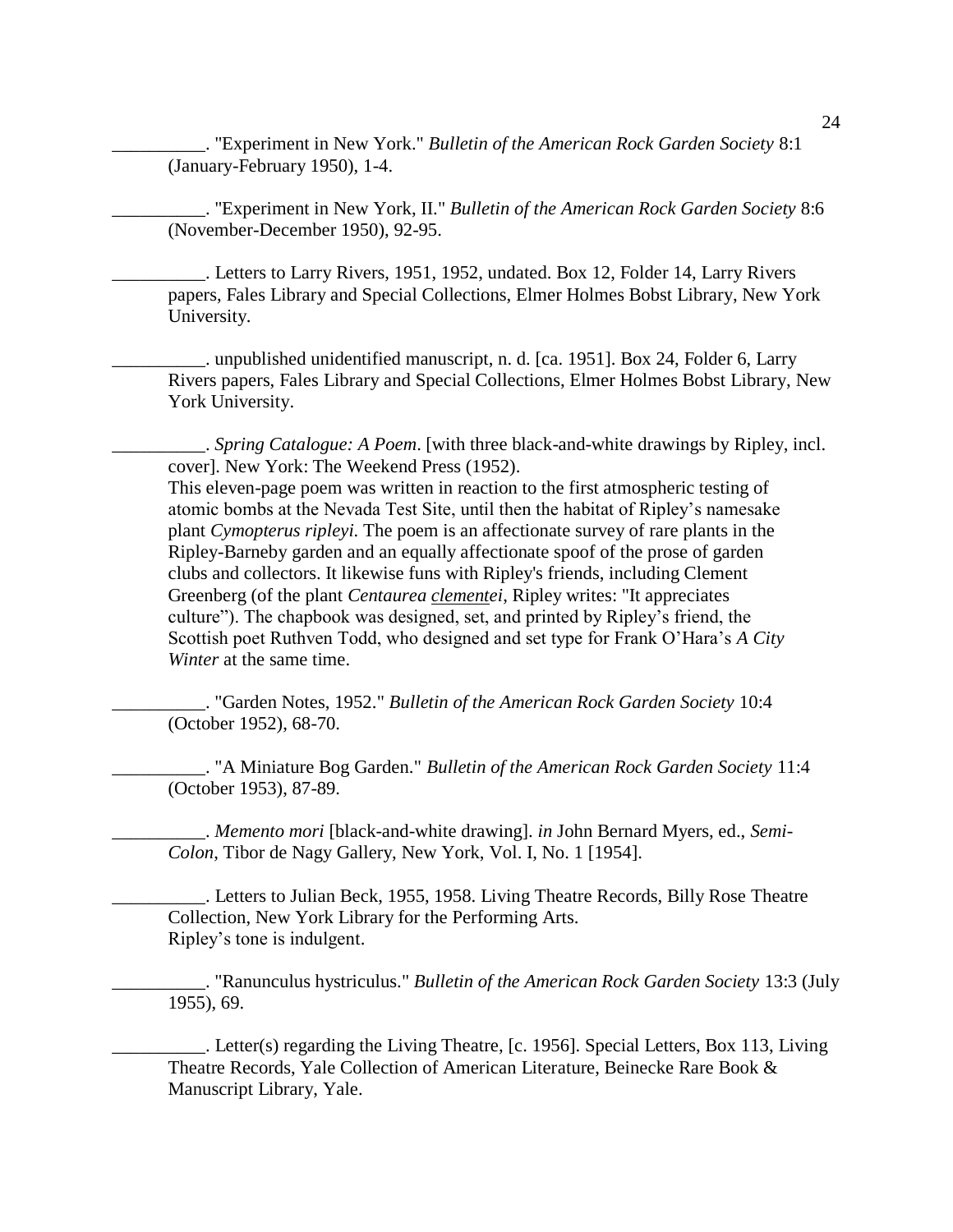\_\_\_\_\_\_\_\_\_\_. *the lyre bird* [cover drawing, signed ripley '56]. *in* Thurairajah Tambimuttu, ed., *Poetry London-New York* 1:3, Winter 1957.

\_\_\_\_\_\_\_\_\_\_. Catalogue blurb for *Glimpse of the Garden*. [1957]. *see* Canyon Cinema catalogue. http://canyoncinema.com/catalog/film/?i=1652

\_\_\_\_\_\_\_\_\_\_. Letter to John Thomas Howell. 1960. [draft letter in "Compositions" notebook]. Douglas Crase and Frank Polach papers, Beinecke Rare Book & Manuscript Library, Yale.

\_\_\_\_\_\_\_\_\_\_. "Whence *Madroño* and *Aliso*?" *Leaflets of Western Botany* IX:8 (November 1960), 127-128.

\_\_\_\_\_\_\_\_\_\_. Compositions notebook, c. 1962. Including Iberian itinerary 1962, and laid in, on Victoria Hotel (Lisbon) stationery, travel notes, photo notes, plant notes. Douglas Crase and Frank Polach papers, Beinecke Rare Book & Manuscript Library, Yale.

\_\_\_\_\_\_\_\_\_\_. Letter to Geraldine Barneby, 1970 Dec 5. Douglas Crase and Frank Polach papers, Beinecke Rare Book & Manuscript Library, Yale.

\_\_\_\_\_\_\_\_\_\_. "Notes from Long Island." *Quarterly Bulletin of the Alpine Garden Society of Great Britain.* No. 169, 40:3 (September 1972), 182-187.

\_\_\_\_\_\_\_\_\_\_. "Notes from Long Island" [II]. *Quarterly Bulletin of the Alpine Garden Society of Great Britain.* No. 172, 41:2 (June 1973), 125-131.

\_\_\_\_\_\_\_\_\_\_. Etymological Dictionary of Vernacular Plant Names. Unpublished manuscript, with explanatory note by Rupert C. Barneby (1973). Harry Dwight Dillon Ripley papers. LuEsther T. Mertz Library, New York Botanical Garden, Bronx, New York.

\_\_\_\_\_\_\_\_\_\_. *Impressions of Nevada: the Countryside and Some of the Plants, as Seen Through the Eyes of an Englishman*. ed. and with an introduction by Margaret J. Williams. Reno: Northern Nevada Native Plant Society (1978).

A selection of Ripley's articles from the *Quarterly Bulletin of the Alpine Garden Society of Great Britain*, listed *supra*.

\_\_\_\_\_\_\_\_\_\_. "Portfolio: Dwight Ripley's 'Travel Posters,'" with an introduction by Douglas Crase. *Esopus*, no. 11. New York. 2008.

\_\_\_\_\_\_\_\_\_\_. "Going to the Ball." [c. 1951-1952]. typescript Willard Maas collection, Literature: American, Harry Ransom Humanities Research Center, and copy in the Douglas Crase and Frank Polach papers, Beinecke Rare Book & Manuscript Library, Yale. Published by David Berridge, March 2009. [http://moremilkyvette.blogspot.com/2009/03/dwight](http://moremilkyvette.blogspot.com/2009/03/dwight-ripleys-going-to-ball-playlet-on.html)[ripleys-going-to-ball-playlet-on.html](http://moremilkyvette.blogspot.com/2009/03/dwight-ripleys-going-to-ball-playlet-on.html)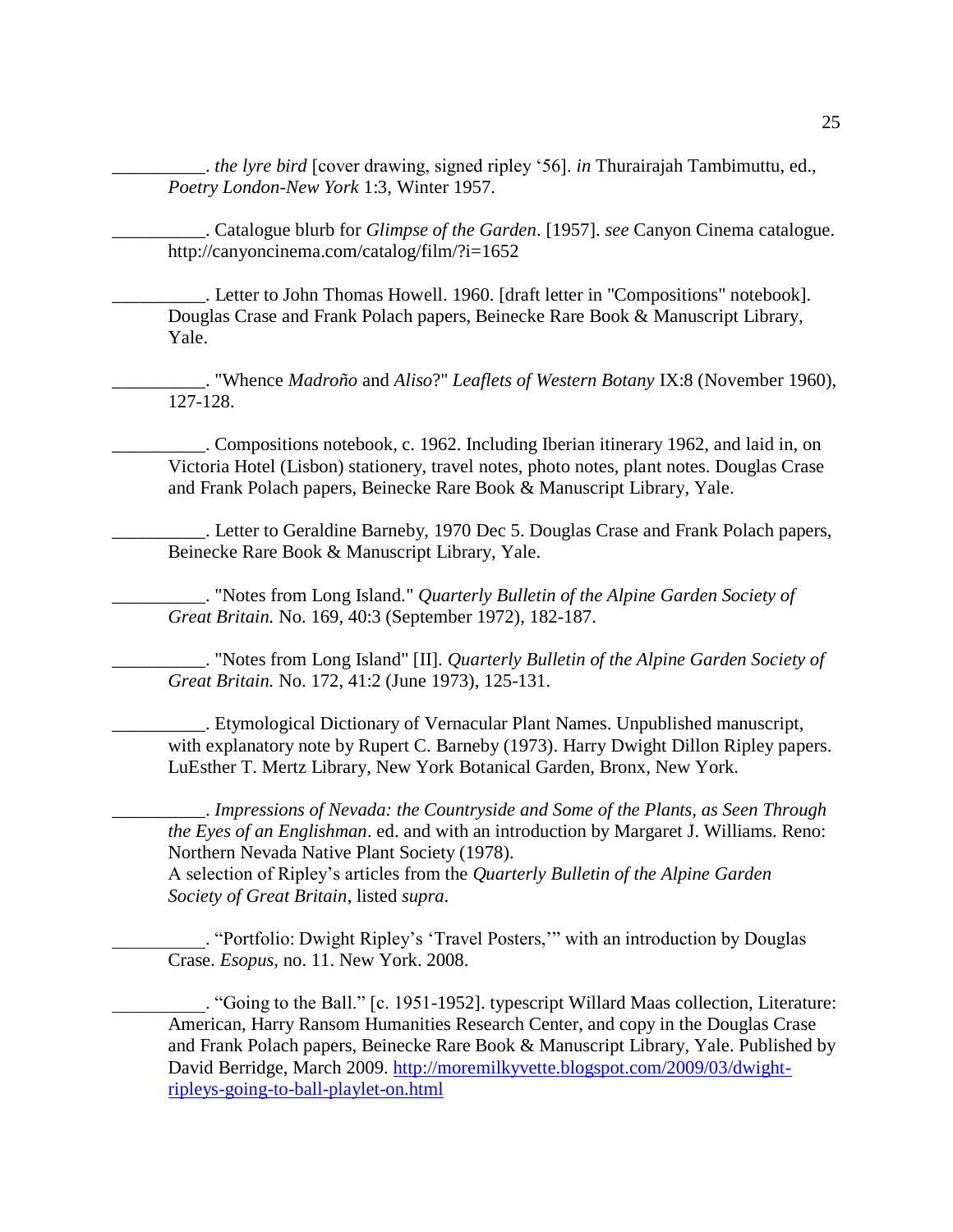\_\_\_\_\_\_\_\_\_\_. "Dwight Ripley: Travel Posters and Language Panels." January 28 - March 10, 2012. catalogue. Tibor de Nagy Gallery, New York. 2012.

\_\_\_\_\_\_\_\_\_\_. "An Alphabetical Guide to Modern Art," "Alphabetical Guide No. 2," and "Acrostic for Jackson Pollock," with reproduction of Ripley's *Vase of Flowers* I. in Jed Perl, ed. *Art in America 1945-1970: Writings from the Age of Abstract Expressionism, Pop Art, and Minimalism*. New York: Library of America (2014), pp. 174-179.

\_\_\_\_\_\_\_\_\_\_. "Beach at Amagansett"*,* [1953]. in Katy Siegel, ed., *The heroine Paint: After Frankenthaler.* New York: Gagosian Gallery [forthcoming 2015], pp. 46-51.

[Ripley, Harry (1864-1913)]. "H. D. Ripley's Will." *The New York Times* (April 4, 1913), p. 4:4. Harry Dwight Dillon Ripley [Sr.] was Dwight Ripley's father.

\_\_\_\_\_\_\_\_\_\_. "Ripley's Will Filed Here." *New York Tribune* (April 4, 1913), p. 11.

\_\_\_\_\_\_\_\_\_\_. "Income of \$1,000,000 Goes to Mrs. Ripley." *The New York Times* (July 6, 1914), p. 7:4.

\_\_\_\_\_\_\_\_\_\_. "Gets Income from \$1,000,000 Estate." *New York Tribune* (July 6, 1914), p. 7:4.

\_\_\_\_\_\_\_\_\_\_. "Court Makes Baby a Millionaire." *New York Herald* (July 6, 1914), p. 8:5.

\_\_\_\_\_\_\_\_\_\_. "H. D. Ripley Left \$989,000." *The New York Times* (November 11, 1915), p. 7.

\_\_\_\_\_\_\_\_\_\_. "Widow Gets Bulk of Ripley Estate." *New York Tribune* (November 11, 1915), p. 6:7.

\_\_\_\_\_\_\_\_\_\_. "Harry Dwight Dillon Ripley (1864-1913)." Find A Grave. <http://www.findagrave.com/cgi-bin/fg.cgi?page=gr&GRid=12553.>

[Ripley, Sidney Dillon (1863-1905)]. "Sidney Dillon Ripley Dead." *The New York Times* (February 25, 1905), p. 9. Sidney Dillon Ripley was the brother of Dwight Ripley's father, and thus Dwight's uncle had he lived. During his life he managed the trust that supplied Ripley's father with income and the father was suing him for mismanagement.

\_\_\_\_\_\_\_\_\_\_. "Finds Sidney Ripley a Faithful Trustee." *The New York Times* (July 30, 1905), p. 7. The suit failed, partly because the brother had died.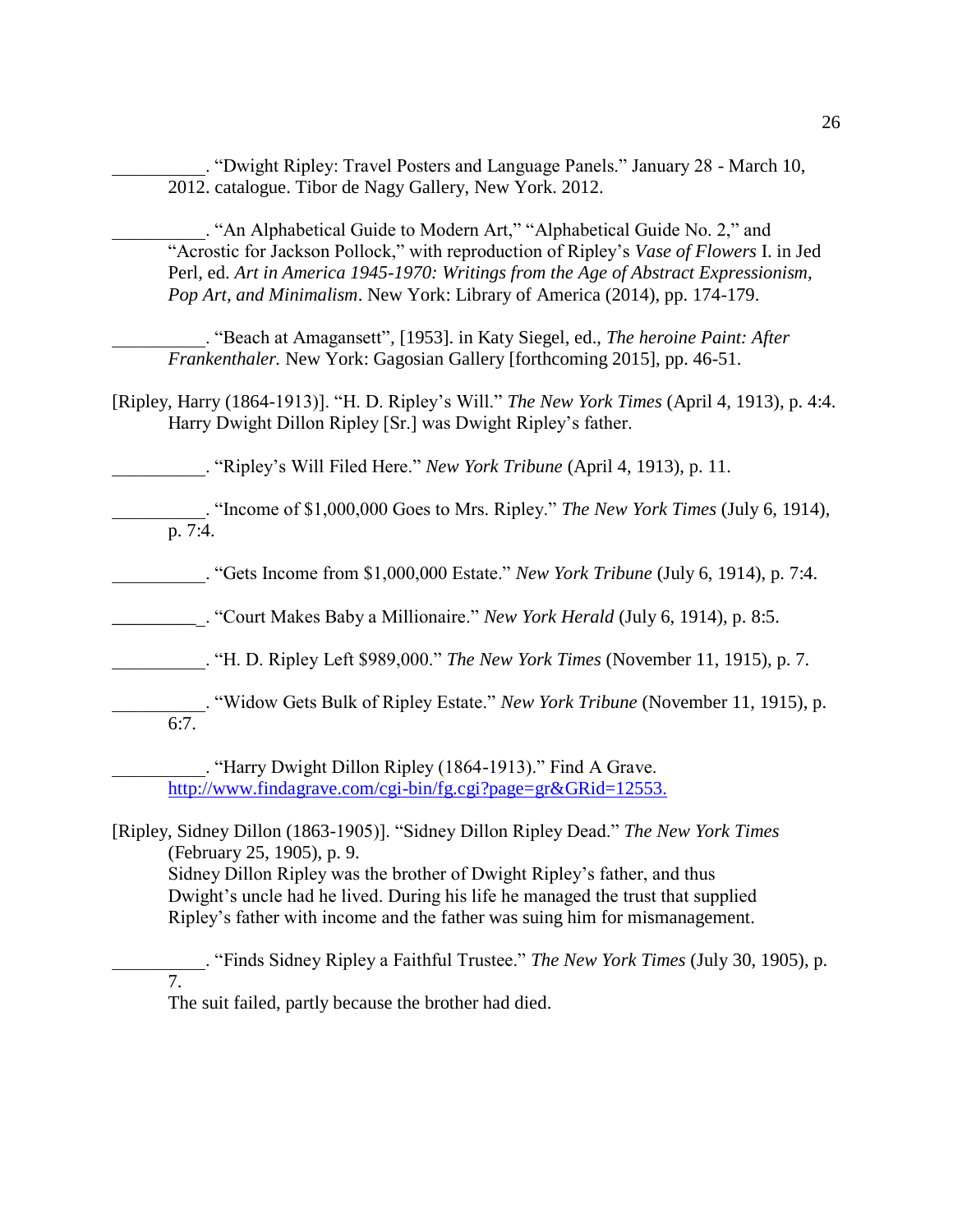- Ripley, S[idney]. Dillon, II. Letter to Rupert Barneby, 1975. Douglas Crase and Frank Polach papers, Beinecke Rare Book & Manuscript Library, Yale. Dillon Ripley apologizes to Barneby for being out of touch and reports that he has passed the Miró drawing that Barneby gave him to the Archives of American Art, a division of the Smithsonian Institution of which he was then Secretary.
- Rivers, Larry. Letter to Frank O'Hara, 1951 Aug 14 [pdf]. Larry Rivers papers, Fales Library and Special Collections, Elmer Holmes Bobst Library, New York University. Quoted in Katy Siegel, "Contextually Boundless," *The heroine Paint: After Frankenthaler*, New York: Gagosian Gallery (forthcoming 2015), pp. 10-11. The letter describes Rivers's visit (see also *What Did I Do?* below) to the Ripley-Barneby farmhouse, The Falls.

\_\_\_\_\_\_\_\_\_\_. "Young Draftsman on Master Draftsmen." *Art News* 53:9 (January 1955), pp. 59. Rivers extends a passing compliment to Ripley while writing of Saul Steinberg: "Except for Dwight Ripley I can think of no one who is better at being witty with drawings."

\_\_\_\_\_\_\_\_\_\_. *What Did I Do? The Unauthorized Autobiography*. Written with Arnold Weinstein. New York: HarperCollins (1992).

Rivers (and Weinstein) offer spirited descriptions of John Myers and speculate erroneously (but perhaps intentionally and in fun) on angels who may have funded the Tibor de Nagy Gallery. Ripley's pocket diary records that Myers brought Rivers for a weekend visit, August 11 and 12, 1951, to the Ripley-Barneby farmhouse at Wappingers Falls. In a subsequent entry Ripley makes a note to "write John re two books." The first of the Tibor de Nagy editions, poems by Chester Kallman with drawings by René Bouché, was published that fall; and the second, Frank O'Hara's *A City Winter* with drawings by Rivers, although copyrighted 1951 appeared in the spring of 1952. The O'Hara book was designed and typeset by Ripley's friend Ruthven Todd at the same time Todd designed and set Ripley's own chapbook *Spring Catalogue*. Ripley's agency appears obvious. Meanwhile, Rivers's first solo show had opened at Tibor de Nagy on October 1, 1951, six weeks following his visit to the farmhouse at The Falls.

Robertson, Bryan. *Jackson Pollock*. New York: Harry N. Abrams, 1960. Includes on page 83 the best of the reproductions of *Drawing, c. 1943-45* (later called *Untitled, 1946*) from Ripley's collection.

Rose, Bernice. *Jackson Pollock: Works on Paper*. New York: The Museum of Modern Art, 1969.

Includes on page 60 a color reproduction of Ripley's *Drawing, c. 1943-45*, already being called *Untitled (1946)* instead. The work is singled out in Rose's essay for a discussion of its "coloristic" effects, which, considering its presence in Ripley's collection, is highly suggestive.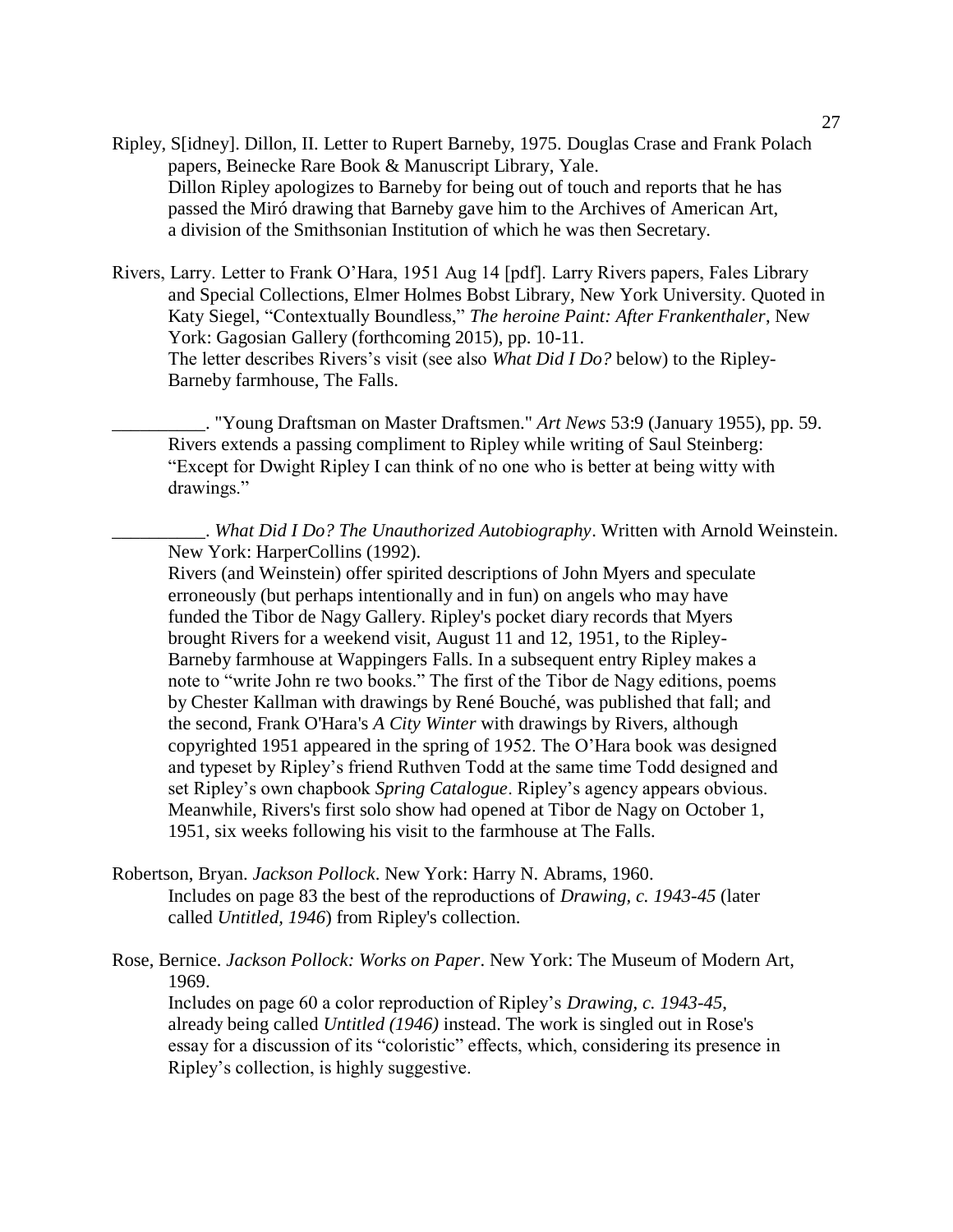Rubenfeld, Florence. *Clement Greenberg: A Life*. Scribner. New York. 1997. Rubenfled describes Ripley as the Tibor de Nagy gallery's "silent backer." She has the gallery's founding off by a year, having been misled by Myers who remembered it inaccurately in his memoirs as 1951 rather than 1950. He corrected himself when interviewed by Robert Mattison for *Grace Hartigan: A Painter's World.* Ripley's pocket diaries also indicate the correct date. As an evidentiary aside, it's noteworthy that Rubenfeld places Greenberg in military service at Battle Creek, Michigan, when Jean Connolly ended their affair. Discovered in Ripley's *Diaries* is the corroborating address: "T. F. C. Clement Greenberg, 321st Squadron, Kellogg Field, Battle Creek, Michigan."

Sandwith, Noel Y. Letters to Rupert C. Barneby and Dwight Ripley, 1941-1949. Rupert Charles Barneby Records, Archives, LuEsther T. Mertz Library, New York Botanical Garden. Revealing letters that can be downloaded from *Barneby Legume Catalog* at <http://sweetgum.nybg.org/legumes/barneby/page.php?irn=6747>

Sawyer, Kenneth. [Survey of New York Galleries]. *Evergreen Review* [tearsheet, not dated, ca. 1959]. Douglas Crase and Frank Polach papers, Beinecke Rare Book & Manuscript Library, Yale.

The undated tearsheet mentions "the recent departure" from Tibor de Nagy of Helen Frankenthaler, so the article must be c. 1958-1959. Writes Sawyer: "The Tibor de Nagy Gallery is a rare and curious phenomenon in New York. By virtue of its catholicity, it is one of the city's most interesting showplaces. Under the keen and dedicated direction of John Myers, Tibor de Nagy has remained refreshingly free of directional bias; from the wry spoofs of Dwight Ripley to the ambiguities of Larry Rivers, from the vigorous landscapes of Grace Hartigan to the deft elegances of Jane Freilicher, the gallery has sustained a multivalence of creative impulse. Despite serious recent losses—Paul Feeley, Helen Frankenthaler, Alfred Leslie—Tibor de Nagy remains a provocative place."

Shelden, Michael. *Friends of Promise: Cyril Connolly and the World of Horizon*. Harper & Row. New York. 1989.

There is no mention of Ripley, but the book includes opposite page 146 a photograph of the same group as pictured in Fisher, see supra. It's a different exposure and both Ripley and Jean Connolly are cropped from the picture. Shelden makes many references to Waldemar Hansen, who followed Denham Fouts as a lover of Peter Watson, and who as John Myers's roommate made frequent visits to the Ripley-Barneby farmhouse at Wappingers Falls.

Siegel, Katy. "Contextually Boundless." *in* Katy Siegel, ed., *The heroine Paint: After Frankenthaler*. New York: Gagosian Gallery [forthcoming 2015]. A persuasive and exhilarating reappraisal of the postwar aesthetic as realized by the group of artists centered on the early Tibor de Nagy Gallery. Siegel names Ripley as "a central figure in the group."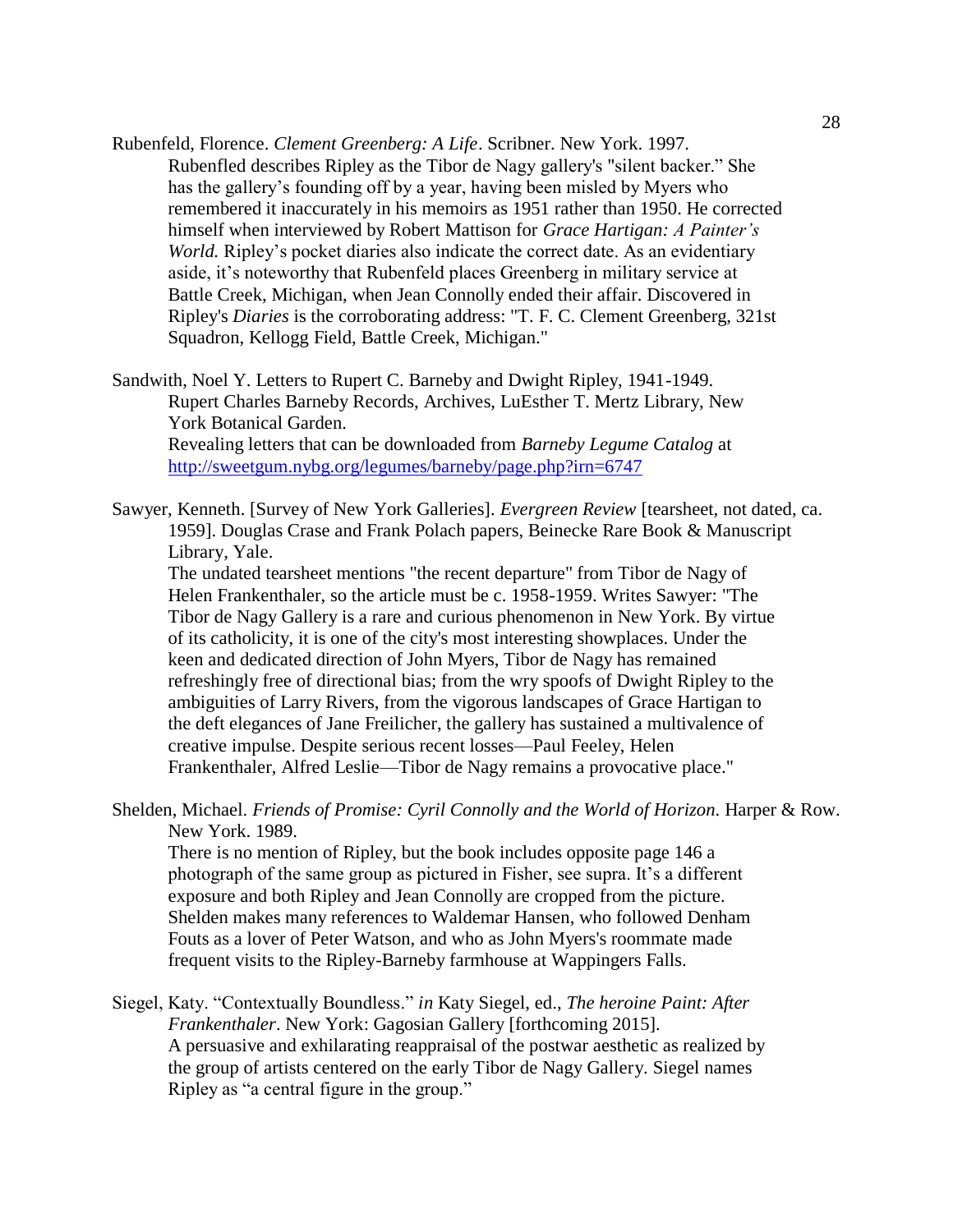- Smith, Roberta. "Tibor de Nagy, 85, Gallery Owner Who Helped Cultivate 50's Artists [obit]." *The New York Times* (December 28, 1993), p. D20. This de Nagy obituary says, "Ripley, an English collector, agreed to pay the rent for six years.
- Sokolowski, Thomas, et al. *A Memorial Service for John Bernard Myers*. With contributions by Grace Hartigan, Hilton Kramer and James Merrill. New York: The Sea Cliff Press (1988). In her remarks Hartigan tells the story of creating the 24 hand-painted covers for the Tibor de Nagy Editions mimeo of Frank O'Hara's *Oranges*.
- Solomon, Mike. Arcadian Dreams: The Creeks Conifer Arboretum and Sculpture Park (1952- 1990)." *Alfonso Ossorio, The Creeks: Before, During and After*. Catalogue for exhibition at the Ossorio Foundation, Southampton, N.Y., June 1 - September 2, 2000. New York: Michael Rosenfeld Gallery, 2000. Identifies "Barneby's Vista" at the Creeks.
- Stern, Melissa. "Something in the Water." *New York Press*, October 7-13, 2009, p. 26. Review of Ripley's "Travel Posters" at Esopus Space.
- Sullivan, Robert. "Dwight Ripley Exhibit at Esopus Space." *Vogue Daily*, September 10, 2009. <http://www.vogue.com/874300/vd-art-dwight-ripley-exhibit-at-esopus-space/>

Tester, E. Letters to Dwight Ripley, 1840-1943, n. d. Rupert Charles Barneby Records, Archives, The LuEsther T. Mertz Library, New York Botanical Garden. Charming, horticulturally detailed letters from Ripley's wartime horticulturist responsible for the alpine and subalpine plants he and Barneby had cultivated in the Cliff House and greenhouses. download from *Barneby Legume Catalog* at <http://sweetgum.nybg.org/legumes/barneby/page.php?irn=6691>

Tibor de Nagy Gallery. "Account book with cash receipts for dates indicated, 1950 through 1953". Tibor de Nagy Gallery Records, 1951-1993. Archives of American Art, Smithsonian Institution, Washington, D. C. Ripley's contribution to Tibor de Nagy Gallery in its first twelve months is either \$5,705 or \$5,155 depending on which of two ledger sheets is used to calculate the total. In the records deposited at the Archives there are two ledger sheets both purporting to show the months of November and December 1950. The first sheet leads to the larger Ripley total, the second to the slightly smaller total for the first twelve months.

[http://www.aaa.si.edu/collections/images/detail/account-book-cash-receipts-dates](http://www.aaa.si.edu/collections/images/detail/account-book-cash-receipts-dates-indicated-7228)[indicated-7228](http://www.aaa.si.edu/collections/images/detail/account-book-cash-receipts-dates-indicated-7228)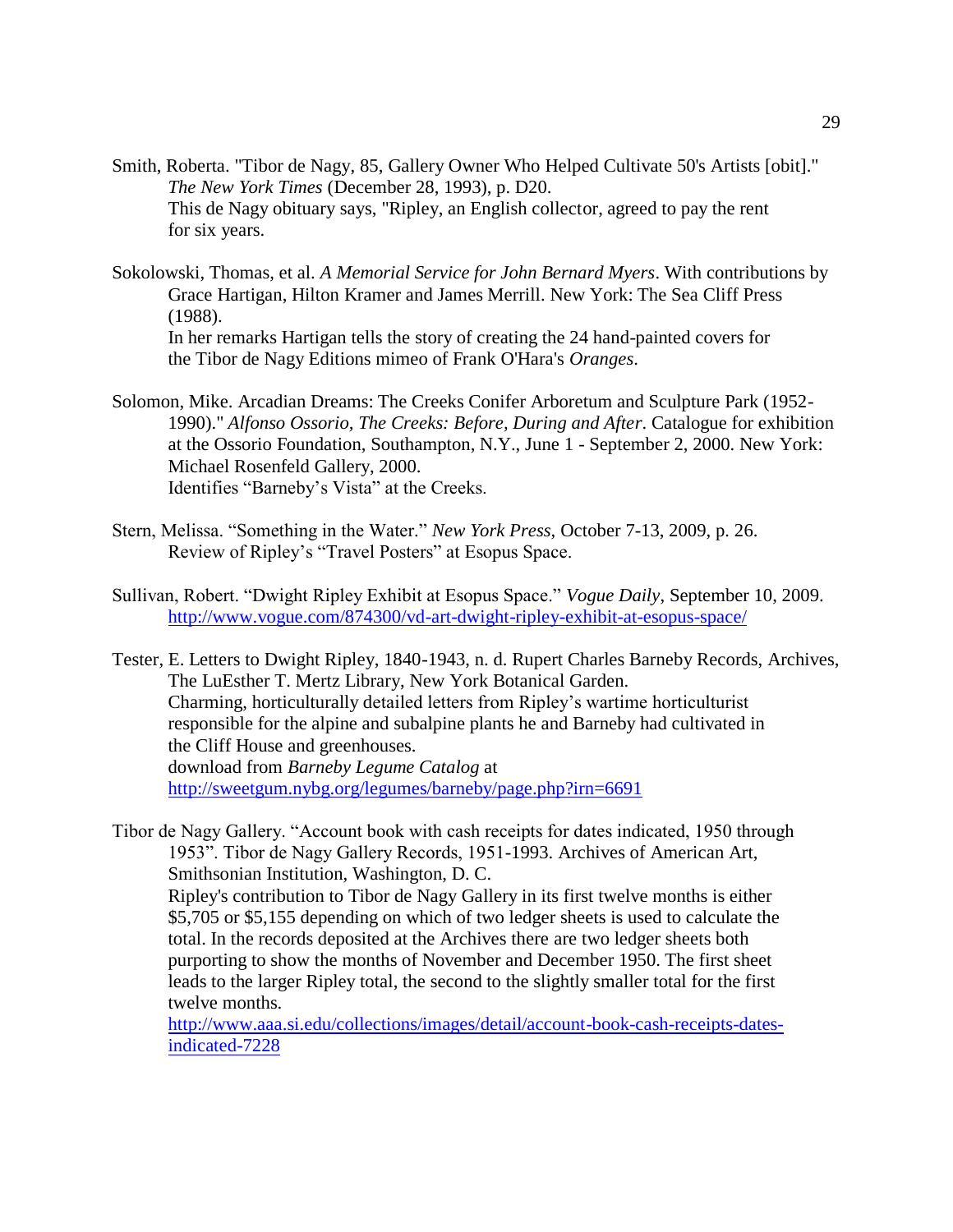- Tiehm, Arnold. "Nevada Vascular Plant Types and Their Collectors." *Memoirs of the New York Botanical Garden* 77. Bronx, New York. 1996. Of Ripley & Barneby (as they were known in the field), Tiehm writes: "their names are inextricably linked to Great Basin botany."
- Vance, Ronald. "Dwight Ripley." *Art News* 55, March 1956, p. 55. Reviewer's note of Ripley exhibition.
- Wardleworth, Dennis. *William Reid Dick, Sculptor*. Ashgate Publishing, Farnham, Surrey, 2013. This biography cites letters from Reid Dick to his wife which suggest a close relationship between the young sculptor and the Ripley family. His wife, for example, is staying with the Ripleys at The Spinney when he is garrisoned nearby after entering the British armed forces during World War I.
- Wasserman, Rosanne. "Wit Wrapped Round with Shiny Adult Experience." *The Best American Poetry Blog*, February 7, 2012. Review of exhibition. [http://blog.bestamericanpoetry.com/the\\_best\\_american\\_poetry/2012/02/wit-wrapped](http://blog.bestamericanpoetry.com/the_best_american_poetry/2012/02/wit-wrapped-round-with-shiny-adult-experience-dwight-ripley-travel-posters-and-language-panels-by-ro.html)[round-with-shiny-adult-experience-dwight-ripley-travel-posters-and-language-panels-by](http://blog.bestamericanpoetry.com/the_best_american_poetry/2012/02/wit-wrapped-round-with-shiny-adult-experience-dwight-ripley-travel-posters-and-language-panels-by-ro.html)[ro.html](http://blog.bestamericanpoetry.com/the_best_american_poetry/2012/02/wit-wrapped-round-with-shiny-adult-experience-dwight-ripley-travel-posters-and-language-panels-by-ro.html)
- Weld, Jacqueline Bograd. *Peggy: The Wayward Guggenheim*. E. P. Dutton. New York. 1986. The liveliest and least euphemistic of Guggenheim biographies describes Ripley's romance with Guggenheim and includes vivid recollections of the Guggenheim scene by Barneby. Says Barneby of Guggenheim: "She did preside over the French." Asked about Duchamp, Barneby reported him a "pompous pundit. He felt he was so marvelous, and he would play chess and tell people off."
- Wilkin, Karen. *Frankenthaler: Works on Paper 1949-1984*. with a chronology by Maureen St. Onge. New York: George Braziller, in association with the International Exhibitions Foundation. 1984. Ripley kept to the end of his life, and Barneby preserved afterward, an untitled 1951 oil on vellum, 11¼ x 14¾ inches with cutout, done by Frankenthaler in her West  $21<sup>st</sup>$  Street studio, plus a small oil and plaster on board which has the greeting HAPPY BIRTHDAY '51 painted across the bottom and centered slightly above that the signature HELEN upside down.
	- \_\_\_\_\_\_\_\_\_\_. "The First Fifty Years." *Tibor de Nagy Gallery: The First Fifty Years.* Tibor de Nagy Gallery. New York. 2000.
- Willard, Charlotte. "Drawing Today." *Art in America*, Vol. 52, No. 5, October 1964, pp. 49-67. Discovered in Ripley's library. The article includes on page 56 a color reproduction of an ink and wash drawing (mostly green), *Untitled*, 1944, by Robert Motherwell, then in the Ripley collection. It also reproduces a drawing by Larry Rivers which was owned by Ripley's friend Tony Bower, then the